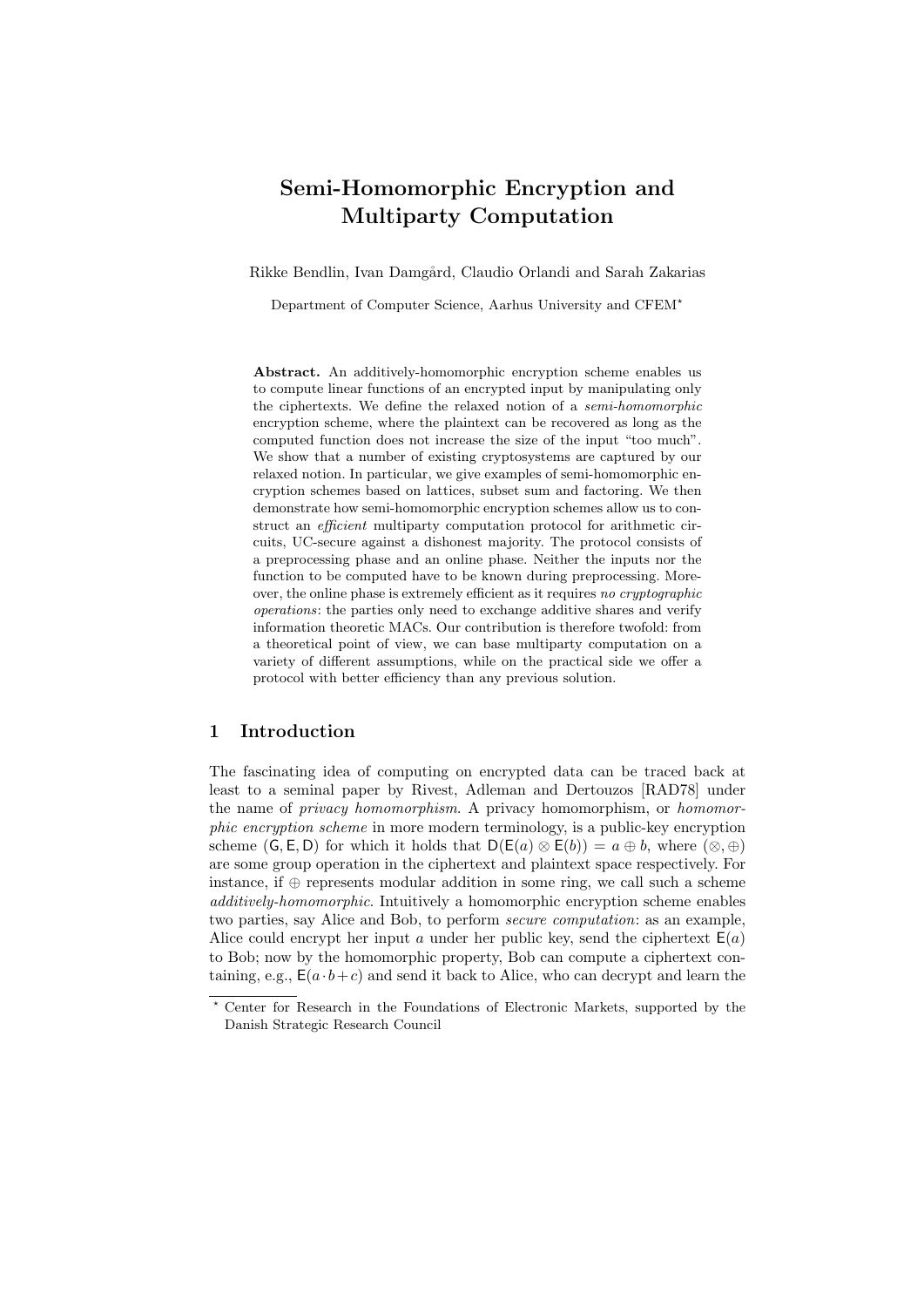result. Thus, Bob has computed a non trivial function of the input *a*. However, Bob only sees an encryption of *a* which leaks no information on *a* itself, assuming that the encryption scheme is secure. Informally we will say that a set of parties  $P_1, \ldots, P_n$  holding private inputs  $x_1, \ldots, x_n$  *securely compute* a function of their inputs  $y = f(x_1, \ldots, x_n)$  if, by running some cryptographic protocol, the honest parties learn the correct output of the function *y*. In addition, even if (up to) *n−*1 parties are corrupt and cooperate, they are not able to learn any information about the honest parties' inputs, no matter how they deviate from the specifications of the protocol.

Building *secure multiparty computation (MPC) protocols* for this case of *dishonest majority* is essential for several reasons: First, it is notoriously hard to handle dishonest majority efficiently and it is well known that unconditionally secure solutions do not exist. Therefore, we cannot avoid using some form of public-key technology which is typically much more expensive than the standard primitives used for honest majority (such as secret sharing). Secondly, security against dishonest majority is often the most natural to shoot for in applications, and is of course the only meaningful goal in the significant 2-party case. Thus, finding practical solutions for dishonest majority under reasonable assumptions is arguably the most important research goal with respect to applications of multiparty computation.

While *fully-homomorphic* encryption [Gen09] allows for significant improvement in communication complexity, it would incur a huge computational overhead with current state of the art. In this paper we take a different road: in a nutshell, we relax the requirements of homomorphic encryption so that we can implement it under a variety of assumptions, and we show how this weaker primitive is sufficient for efficient MPC. Our main contributions are:

*A framework for semi-homomorphic encryption:* we define the notion of a *semihomomorphic encryption modulo p*, for a modulus *p* that is input to the key generation. Abstracting from the details, the encryption function is additively homomorphic and will accept any integer x as input plaintext. However, in contrast to what we usually require from a homomorphic cryptosystem, decryption returns the correct result modulo *p* only if *x* is numerically small enough. We demonstrate the generality of the framework by giving several examples of known cryptosystems that are semi-homomorphic or can be modified to be so by trivial adjustments. These include: the Okamoto-Uchiyama cryptosystem [OU98]; Paillier cryptosystem [Pai99] and its generalization by Damgård and Jurik [DJ01]; Regev's LWE based cryptosystem [Reg05]; the scheme of Damgård, Geisler and Krøigaard [DGK09] based on a subgroup-decision problem; the subset-sum based scheme by Lyubashevsky, Palacio and Segev [LPS10]; Gentry, Halevi and Vaikuntanathan's scheme [GHV10] based on LWE, and van Dijk, Gentry, Halevi and Vaikuntanathan's scheme [DGHV10] based on the approximate gcd problem. We also show a zero-knowledge protocol for any semi-homomorphic cryptosystem, where a prover, given ciphertext *C* and public key *pk*, demonstrates that he knows plaintext *x* and randomness *r* such that  $C = \mathsf{E}_{pk}(x,r)$ , and that *x* furthermore is numerically less than a given bound. We show that using a twist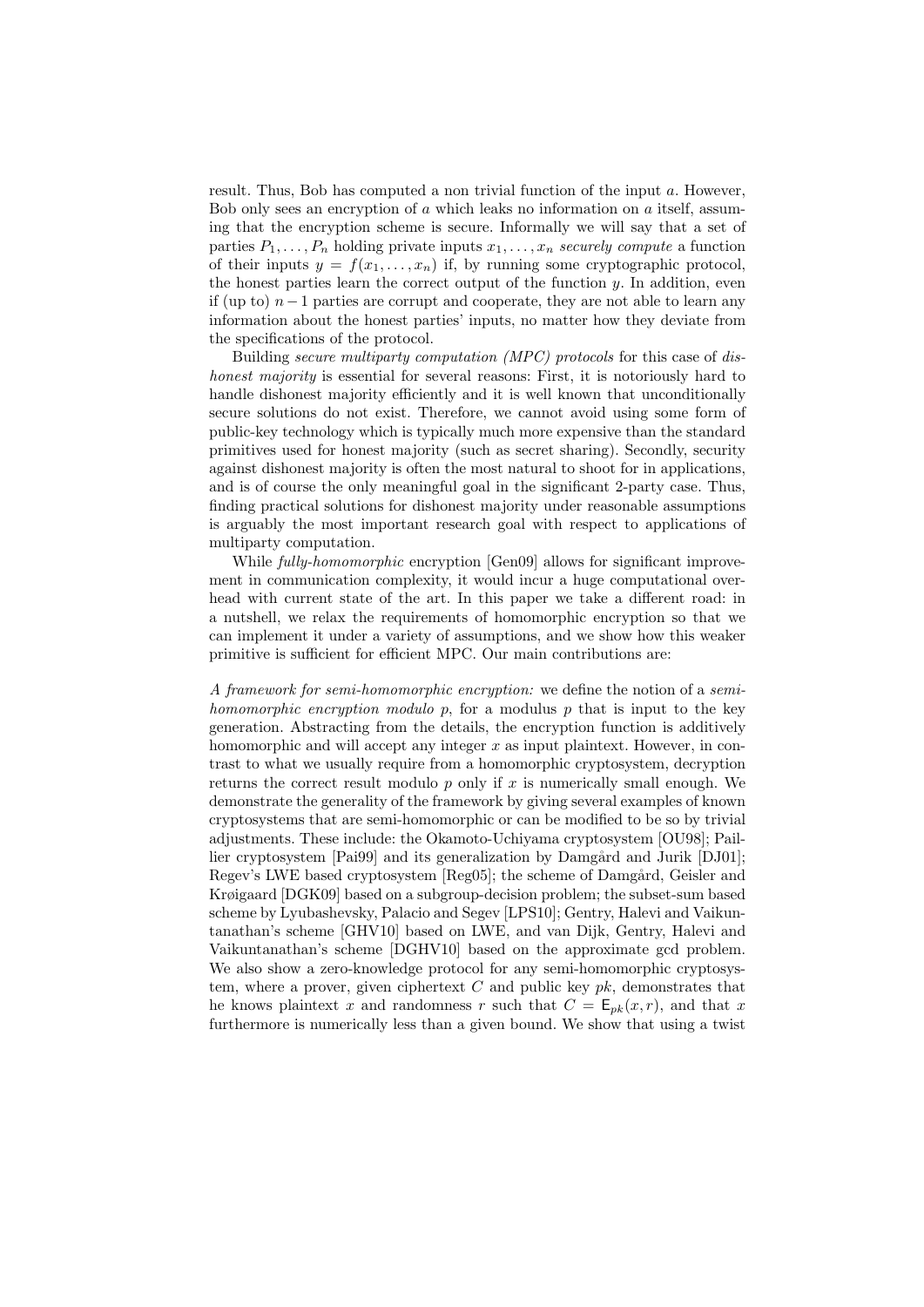of the amortization technique of Cramer and Damg˚ard [CD09], one can give *u* such proofs in parallel where the soundness error is 2*−<sup>u</sup>* and the cost per instance proved is essentially 2 encryption operations for both parties. The application of the technique from [CD09] to prove that a plaintext is bounded in size is new and of independent interest.

*Information-theoretic "online" MPC:* we propose a UC secure [Can01] protocol for arithmetic multiparty computation that, in the presence of a trusted dealer who does not know the inputs, offers information-theoretic security against an adaptive, malicious adversary that corrupts any dishonest majority of the parties. The main idea of the protocol is that the parties will be given additive sharing of multiplicative triples [Bea91], together with information theoretic MACs of their shares – forcing the parties to use the correct shares during the protocol. This online phase is essentially optimal, as no symmetric or public-key cryptography is used, matching the efficiency of passive protocols for honest majority like [BOGW88,CCD88]. Concretely, each party performs  $O(n^2)$  multiplications modulo *p* to evaluate a secure multiplication. This improves on the previous protocol of Damgård and Orlandi (DO) [DO10] where a Pedersen commitment was published for every shared value. Getting rid of the commitments we improve on efficiency (a factor of  $\Omega(\kappa)$ , where  $\kappa$  is the security parameter) and security (information theoretic against computational). Implementation results for the two-party case indicate about 6 msec per multiplication (see the full version [BDOZ10]), at least an order of magnitude faster than that of DO on the same platform. Moreover, in DO the modulus *p* of the computation had to match the prime order of the group where the commitments live. Here, we can, however, choose *p* freely to match the application which typically allows much smaller values of *p*.

*An efficient implementation of the offline phase:* we show how to replace the share dealer for the online phase by a protocol based solely on semi-homomorphic encryption<sup>1</sup>. Our offline phase is UC-secure against any dishonest majority, and it matches the lower bound for secure computation with dishonest majority of  $O(n^2)$  public-key operations per multiplication gate [HIK07]. In the most efficient instantiation, the offline phase of DO requires security of Paillier encryption and hardness of discrete logarithms. Our offline phase only has to assume security of Paillier cryptosystem and achieves similar efficiency: A count of operations suggests that our offline phase is as efficient as DO up to a small constant factor (about 2-3). Preliminary implementation results indicate about 2-3 sec to prepare a multiplication. Since we generalize to any semi-homomorphic scheme including Regev's scheme, we get the first potentially practical solution for dishonest majority that is believed to withstand a quantum attack. It is not possible to achieve UC security for dishonest majority without set-up assumptions, and

<sup>&</sup>lt;sup>1</sup> The trusted dealer could be implemented using any existing MPC protocol for dishonest majority, but we want to show how we can do it *efficiently* using semihomomorphic encryption.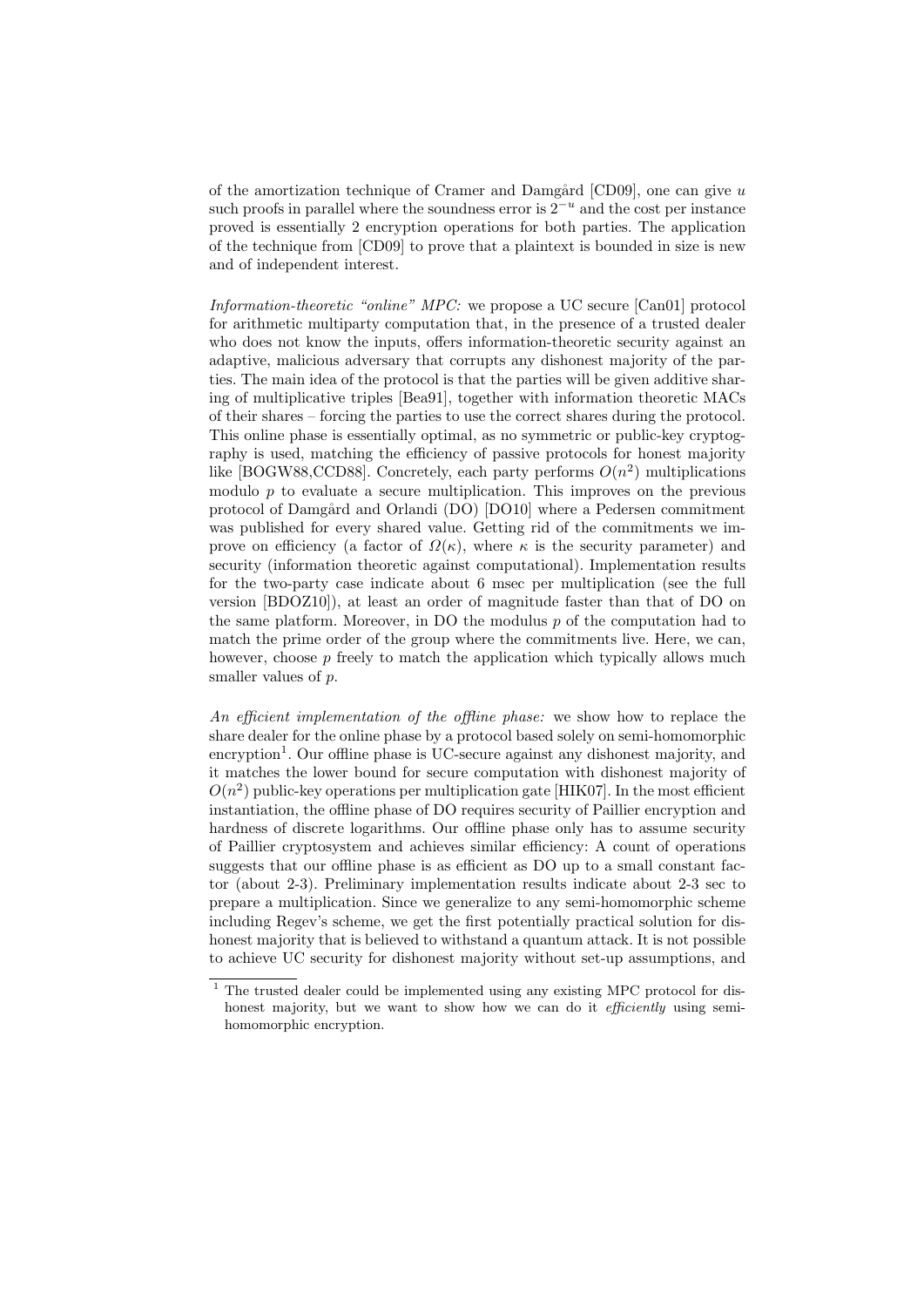our protocol works in the registered public-key model of [BCNP04] where we assume that public keys for all parties are known, and corrupted parties know their own secret keys.

*Related Work:* It was shown by Canetti, Lindell, Ostrovsky and Sahai [CLOS02] that secure computation is possible under general assumptions even when considering any corrupted number of parties in a concurrent setting (the UC framework). Their solution is, however, very far from being practical. For computation over Boolean circuits efficient solutions can be constructed from Yao's garbled circuit technique, see e.g. Pinkas, Schneider, Smart and Williams [PSSW09]. However, our main interest here is arithmetic computation over larger fields or rings, which is a much more efficient approach for applications such as benchmarking or some auction variants. A more efficient solution for the arithmetic case was shown by Cramer, Damgård and Nielsen [CDN01], based on threshold homomorphic encryption. However, it requires distributed key generation and uses heavy public-key machinery throughout the protocol. More recently, Ishai, Prabhakaran and Sahai [IPS09] and the aforementioned DO protocol show more efficient solutions. Although the techniques used are completely different, the asymptotic complexities are similar, but the constants are significantly smaller in the DO solution, which was the most practical protocol proposed so far.

*Notation:* We let *U<sup>S</sup>* denote the uniform distribution over the set *S*. We use  $x \leftarrow X$  to denote the process of sampling *x* from the distribution *X* or, if *X* is a set, a uniform choice from it.

We say that a function  $f : \mathbb{N} \to \mathbb{R}$  is negligible if  $\forall c, \exists n_c \text{ s.t. if } n > n_c \text{ then}$  $f(n) < n^{-c}$ . We will use  $\varepsilon(\cdot)$  to denote an unspecified negligible function.

For  $p \in \mathbb{N}$ , we represent  $\mathbb{Z}_p$  by the numbers  $\{-\lfloor (p-1)/2 \rfloor, \ldots, \lceil (p-1)/2 \rceil\}.$ If **x** is an *m*-dimensional vector,  $||\mathbf{x}||_{\infty} := \max(|x_1|, \ldots, |x_m|)$ . Unless differently specified, all the logarithms are in base 2.

As a general convention: lowercase letters *a, b, c, . . .* represent integers and capital letters *A, B, C, . . .* ciphertexts. Bold lowercase letters **r***,* **s***, . . .* are vectors and bold capitals  $M, A, \ldots$  are matrices. We call  $\kappa$  the computational security parameter and *u* the statistical security parameter. In practice *u* can be set to be much smaller than  $\kappa$ , as it does not depend on the computing power of the adversary.

## **2 The Framework for Semi-Homomorphic Encryption**

In this section we introduce a framework for public-key cryptosystems, that satisfy a relaxed version of the *additive homomorphic property*. Let PKE = (G*,* E*,* D) be a tuple of algorithms where:

 $G(1^{\kappa}, p)$  is a randomized algorithm that takes as input a security parameter  $\kappa$  and a modulus  $p$ <sup>2</sup>, It outputs a public/secret key pair  $(pk, sk)$  and a set of

<sup>2</sup> In the framework there are no restrictions for the choice of *p*; however in the next sections *p* will always be chosen to be a prime.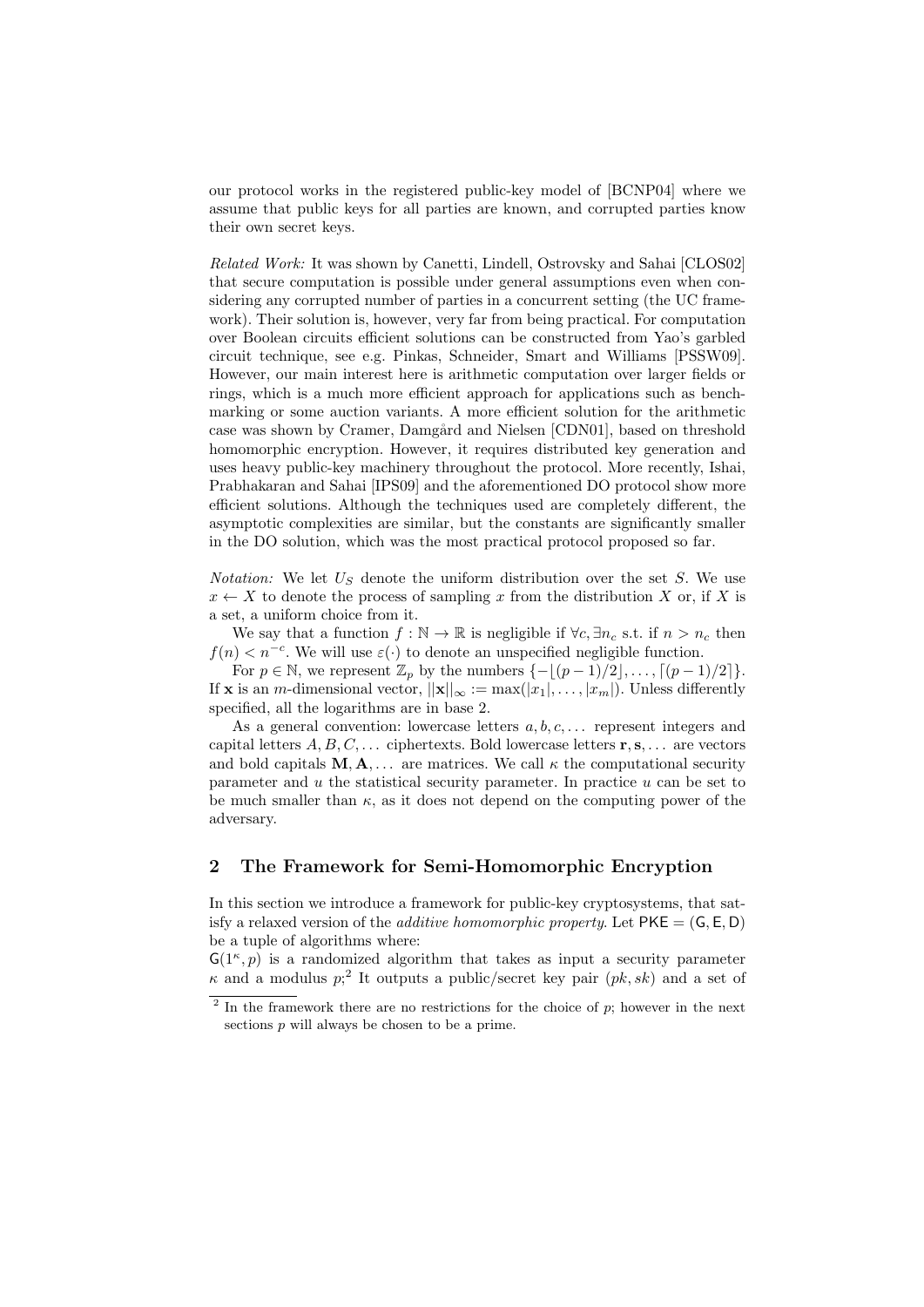parameters  $\mathbb{P} = (p, M, R, \mathcal{D}_{\sigma}^d, \mathbb{G})$ . Here,  $M, R$  are integers,  $\mathcal{D}_{\sigma}^d$  is the description of a randomized algorithm producing as output *d*-vectors with integer entries (to be used as randomness for encryption). We require that except with negligible probability,  $\mathcal{D}^d_\sigma$  will always output **r** with  $||\mathbf{r}||_{\infty} \leq \sigma$ , for some  $\sigma < R$  that may depend on  $\kappa$ . Finally,  $\mathbb G$  is the abelian group where the ciphertexts belong (written in additive notation). For practical purposes one can think of *M* and *R* to be of size super-polynomial in  $\kappa$ , and  $p$  and  $\sigma$  as being much smaller than *M* and *R* respectively. We will assume that every other algorithm takes as input the parameters P, without specifying this explicitly.

 $\mathsf{E}_{pk}(x, \mathbf{r})$  is a deterministic algorithm that takes as input an integer  $x \in \mathbb{Z}$  and a vector  $\mathbf{r} \in \mathbb{Z}^d$  and outputs a ciphertext  $C \in \mathbb{G}$ . We sometimes write  $\mathsf{E}_{pk}(x)$  when it is not important to specify the randomness explicitly. Given  $C_1 = \mathsf{E}_{pk}(x_1, \mathbf{r}_1)$ ,  $C_2 = \mathsf{E}_{pk}(x_2, \mathbf{r}_2)$  in G, we have  $C_1 + C_2 = \mathsf{E}_{pk}(x_1 + x_2, \mathbf{r}_1 + \mathbf{r}_2)$ . In other words,  $\mathsf{E}_{pk}(\cdot,\cdot)$  is a homomorphism from  $(\mathbb{Z}^{d+1},+)$  to  $(\mathbb{G},+)$ ). Given some  $\tau$  and  $\rho$  we call *C* a  $(\tau, \rho)$ -ciphertext if there exists *x*, **r** with  $|x| \leq \tau$  and  $||\mathbf{r}||_{\infty} \leq \rho$  such that  $C = \mathsf{E}_{pk}(x, \mathbf{r})$ . Note that given a ciphertext  $\tau$  and  $\rho$  are not unique. When we refer to a  $(\tau, \rho)$ -ciphertext,  $\tau$  and  $\rho$  should be interpreted as an upper limit to the size of the message and randomness contained in the ciphertext.

 $D_{sk}(C)$  is a deterministic algorithm that takes as input a ciphertext  $C \in \mathbb{G}$  and  $\text{outputs } x' \in \mathbb{Z}_p \cup \{\perp\}.$ 

We say that a semi-homomorphic encryption scheme PKE is *correct* if, *∀p*:

$$
\Pr[\ (pk, sk, \mathbb{P}) \leftarrow G(1^{\kappa}, p), \ x \in \mathbb{Z}, |x| \le M; \mathbf{r} \in \mathbb{Z}^d, ||\mathbf{r}||_{\infty} \le R : \\ \mathbf{D}_{sk}(\mathsf{E}_{pk}(x, \mathbf{r})) \neq x \bmod p \ ] < \varepsilon(\kappa)
$$

where the probabilities are taken over the random coins of G and E.

We now define the IND-CPA security game for a semi-homomorphic cryptosystem. Let  $A = (A_1, A_2)$  be a PPT TM, then we run the following experiment:

$$
(pk, sk, \mathbb{P}) \leftarrow G(1^{\kappa}, p)
$$
  
\n
$$
(m_0, m_1, \text{state}) \leftarrow A_1(1^{\kappa}, pk) \text{ with } m_0, m_1 \in \mathbb{Z}_p
$$
  
\n
$$
b \leftarrow \{0, 1\}, C \leftarrow \mathsf{E}_{pk}(m_b), b' \leftarrow A_2(1^{\kappa}, \text{state}, C)
$$

We define the advantage of *A* as  $\mathsf{Adv}^{\mathsf{CPA}}(\mathcal{A}, \kappa) = |\mathsf{Pr}[b = b'] - 1/2|$ , where the probabilities are taken over the random choices of G*,* E*, A* in the above experiment. We say that PKE is IND-CPA *secure* if  $\forall$  PPT *A*,  $Adv^{CPA}(A, \kappa) < \varepsilon(\kappa)$ .

Next, we discuss the motivation for the way this framework is put together: when in the following, honest players encrypt data, plaintext  $x$  will be chosen in  $\mathbb{Z}_p$  and the randomness **r** according to  $\mathcal{D}^d_\sigma$ . This ensures IND-CPA security and also that such data can be decrypted correctly, since by assumption on  $\mathcal{D}^d_{\sigma}$ ,  $||\mathbf{r}||_{\infty} \leq \sigma \leq R$ . However, we also want that a (possibly dishonest) player  $P_i$  is committed to *x* by publishing  $C = \mathsf{E}_{pk}(x, \mathbf{r})$ . We are not able to force a player to choose x in  $\mathbb{Z}_p$ , nor that **r** is sampled with the correct distribution. But our zero-knowledge protocols *can* ensure that *C* is a  $(\tau, \rho)$ -ciphertext, for concrete values of  $\tau$ ,  $\rho$ . If  $\tau < M$ ,  $\rho < R$ , then correctness implies that *C* commits  $P_i$  to  $x \mod p$ , even if  $x, r \mod p$  not be uniquely determined from  $C$ .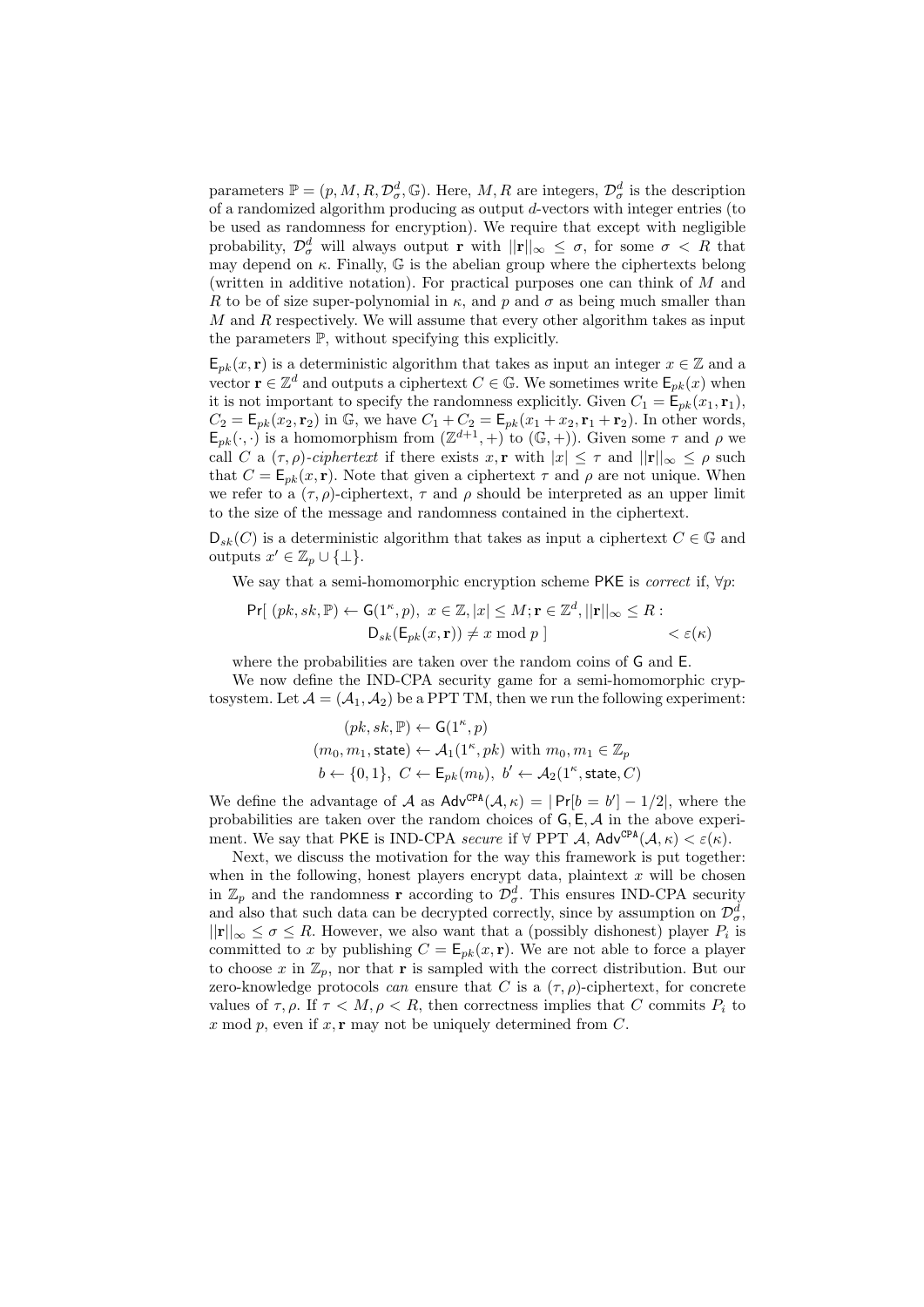#### **2.1 Examples of Semi-Homomorphic Encryption**

*Regev's cryptosystem* [Reg05] is parametrized by  $p$ ,  $q$ ,  $m$  and  $\alpha$ , and is given by (G*,* E*,* D). A variant of the system was also given in [BD10], where parameters are chosen slightly differently than in the original. In both [Reg05] and [BD10] only a single bit was encrypted, it is quite easy, though, to extend it to elements of a bigger ring. It is this generalized version of the variant in [BD10] that we describe here. All calculations are done in  $\mathbb{Z}_q$ . Key generation  $G(1^{\kappa})$  is done by sampling  $\mathbf{s} \in \mathbb{Z}_q^n$  and  $\mathbf{A} \in \mathbb{Z}_q^{m \times n}$  uniformly at random and  $\mathbf{x} \in \mathbb{Z}_q^m$  from a discrete Gaussian distribution with mean 0 and standard deviation  $\frac{q\alpha}{\sqrt{2\pi}}$ . We then have the key pair  $(pk, sk) = ((\mathbf{A}, \mathbf{As} + \mathbf{x}), \mathbf{s})$ . Encryption of a message  $\gamma \in \mathbb{Z}_p$ is done by sampling a uniformly random vector  $\mathbf{r} \in \{-1,0,1\}^m$ . A ciphertext *C* is then given by  $C = \mathsf{E}_{pk}(\gamma, \mathbf{r}) = (\mathbf{a}, b) = (\mathbf{A}^T \mathbf{r}, (\mathbf{A}\mathbf{s} + \mathbf{x})^T \mathbf{r} + \gamma \left[ q/p \right].$ Decryption is given by  $D_{sk}(\hat{C}) = |(b - s^T \mathbf{a}) \cdot p/q|$ . Regev's cryptosystem works with a decryption error, which can, however, be made negligibly small when choosing the parameters.

Fitting the cryptosystem to the framework is quite straight forward. The group  $\mathbb{G} = \mathbb{Z}_q^n \times \mathbb{Z}_q$  and *p* is just the same. The distribution  $\mathcal{D}^d_\sigma$  from which the randomness **r** is taken is the uniform distribution over  $\{-1, 0, 1\}^m$ , that is  $d = m$  and  $\sigma = 1$ . Given two ciphertexts  $(a, b)$  and  $(a', b')$  we define addition to be  $(a+a', b+b')$ . With this definition it follows quite easily that the homomorphic property holds. Due to the choices of message space and randomness distribution in Regev's cryptosystem, we will always have that the relation  $M = Rp/2$  should hold. How *M* can be chosen, and thereby also *R*, depends on all the original parameters of the cryptosystem. First assume that  $q \cdot \alpha = \sqrt[d]{q}$  with  $d > 1$ . Furthermore we will need that  $p \le q/(4\sqrt[q]{q})$  for some constant  $c < d$ . Then to bound *M* we should have first that  $M < q/(4p)$  and secondly that  $M <$  $p \sqrt[q]{q}/(2m)$  for some  $s > cd/(d-c)$ . Obtaining these bounds requires some tedious computation which we leave out here.

In *Paillier's cryptosystem* [Pai99] the secret key is two large primes  $p_1, p_2$ , the public key is  $N = p_1p_2$ , and the encryption function is  $E_{pk}(x, r) = (N + p_1)$  $1)^{x}r^{N}$  mod  $N^{2}$  where  $x \in Z_{N}$  and  $r$  is random in  $\mathbb{Z}_{N^{2}}^{*}$ . The decryption function  $\mathsf{D}'_{sk}$  reconstructs correctly any plaintext in  $\mathbb{Z}_N$ , and to get a semi-homomorphic scheme modulo p, we simply redefine the decryption as  $D(c) = D'(c) \mod p$ . It is not hard to see that we get a semi-homomorphic scheme with  $M = (N - \mathbb{I})$  $1)/2$ ,  $R = \infty$ ,  $d = 1$ ,  $\mathcal{D}^d_{\sigma} = U_{\mathbb{Z}_{N^2}^*}$ ,  $\sigma = \infty$  and  $\mathbb{G} = \mathbb{Z}_{N^2}^*$ . In particular, note that we do not need to bound the size of the randomness, hence we set  $\sigma = R = \infty$ .

The cryptosystem looks syntactically a bit different from our definition which writes G additively, while  $Z_{N^2}^*$  is usually written with multiplicative notation; also for Paillier we have  $\mathsf{E}_{pk}(x,r) + \mathsf{E}_{pk}(x',r) = \mathsf{E}_{pk}(x+x',r\cdot r')$  and not  $\mathsf{E}_{pk}(x+r)$  $x', r + r'$ . However, this makes no difference in the following, except that it actually makes some of the zero-knowledge protocols simpler (more details in Section 2.2). It is easy to see that the generalization of Paillier in [DJ01] can be modified in a similar way to be semi-homomorphic.

In the full paper [BDOZ10] we show how several other cryptosystems are semi-homomorphic.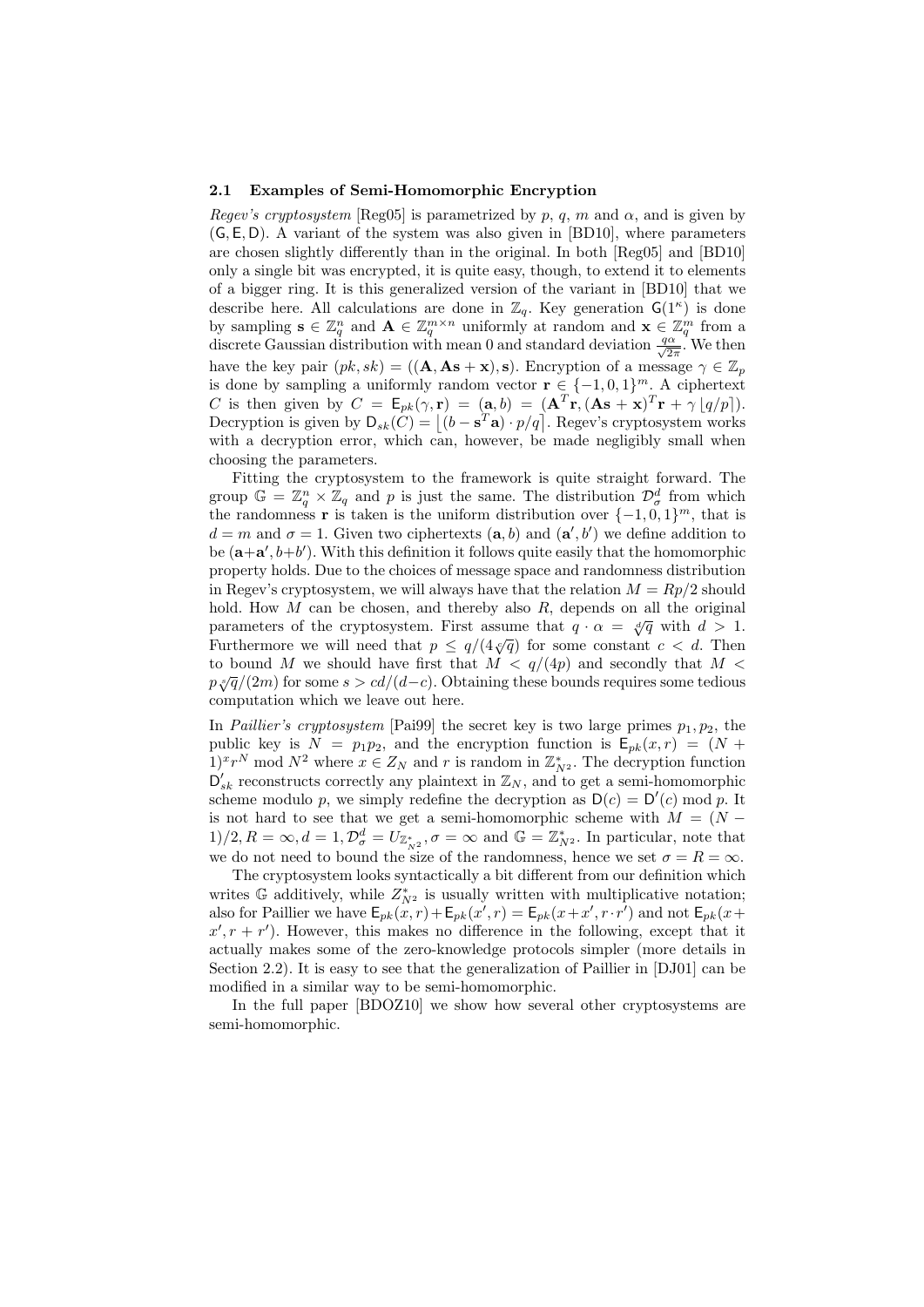#### **2.2 Zero-Knowledge Proofs**

We present two zero-knowledge protocols,  $\Pi_{PoPK}$ ,  $\Pi_{PoCM}$  where a prover *P* proves to a verifier *V* that some ciphertexts are correctly computed and that some ciphertexts satisfy a multiplicative relation respectively.  $\Pi_{\rm{PoPK}}$  has (amortized) complexity  $O(\kappa + u)$  bits per instance proved, where the soundness error is  $2^{-u}$ .  $\Pi_{\text{PoCM}}$  has complexity  $O(\kappa u)$ . We also show a more efficient version of  $\Pi_{\text{PoCM}}$ that works only for Paillier encryption, with complexity  $O(\kappa + u)$ . Finally, in the full paper [BDOZ10], we define the *multiplication security* property that we conjecture is satisfied for all our example cryptosystems after applying a simple modification. We show that assuming this property,  $\Pi_{\rm PoCM}$  can be replaced by a different check that has complexity  $O(\kappa + u)$ .

 $\Pi_{\text{PoPK}}$  and  $\Pi_{\text{PoCM}}$  will both be of the standard 3-move form with a random *u*-bit challenge, and so they are honest verifier zero-knowledge. To achieve zero-knowledge against an arbitrary verifier standard techniques can be used. In particular, in our MPC protocol we will assume – only for the sake of simplicity – a functionality  $\mathcal{F}_{\text{RAND}}$  that generates random challenges on demand. The  $\mathcal{F}_{\text{RAND}}$ functionality is specified in detail in the full paper [BDOZ10] and can be implemented in our key registration model using only semi-homomorphic encryption. In the protocols both prover and verifier will have public keys  $pk<sub>P</sub>$  and  $pk<sub>V</sub>$ . By  $E_P(a, r)$  we denote an encryption under  $pk_P$ , similarly for  $E_V(a, r)$ .

We emphasize that the zero-knowledge property of our protocols does not depend on IND-CPA security of the cryptosystem, instead it follows from the homomorphic property and the fact that the honest prover creates, for the purpose of the protocol, some auxiliary ciphertexts containing enough randomness to hide the prover's secrets.

**Proof of Plaintext Knowledge.** Π<sub>PoPK</sub> takes as common input *u* ciphertexts  $C_k$ ,  $k = 1, \ldots, u$ . If these are  $(\tau, \rho)$ -ciphertexts, the protocol is complete and statistical zero-knowledge. The protocol is sound in the following sense: assuming that  $pk<sub>P</sub>$  is well-formed, if  $P$  is corrupt and can make  $V$  accept with probability larger than  $2^{-u}$ , then all the  $C_k$  are  $(2^{2u + \log u}\tau, 2^{2u + \log u}\rho)$ -ciphertexts. The protocol is also a proof of knowledge with knowledge error 2*−<sup>u</sup>* that *P* knows correctly formed plaintexts and randomness for all the *Ck*'s.

In other words, ΠPoPK is a ZKPoK for the following relation, *except* that zeroknowledge and completeness only hold if the  $C_k$ 's satisfy the stronger condition of being  $(\tau, \rho)$ -ciphertexts. However, this is no problem in the following: the prover will always create the *Ck*'s himself and can therefore ensure that they are correctly formed if he is honest.

$$
R_{\text{PoPK}}^{(u,\tau,\rho)} = \{(x,w) | \qquad x = (pk_P, C_1, \dots, C_u);
$$
  
\n
$$
w = ((x_1, \mathbf{r}_1), \dots, (x_u, \mathbf{r}_u)) : C_k = \mathsf{E}_P(x_k, \mathbf{r}_k),
$$
  
\n
$$
|x_k| \le 2^{2u + \log u} \tau, ||\mathbf{r}_k||_{\infty} \le 2^{2u + \log u} \rho \}
$$

We use the approach of [CD09] to get small amortized complexity of the zeroknowledge proofs, and thereby gaining efficiency by performing the proofs on *u*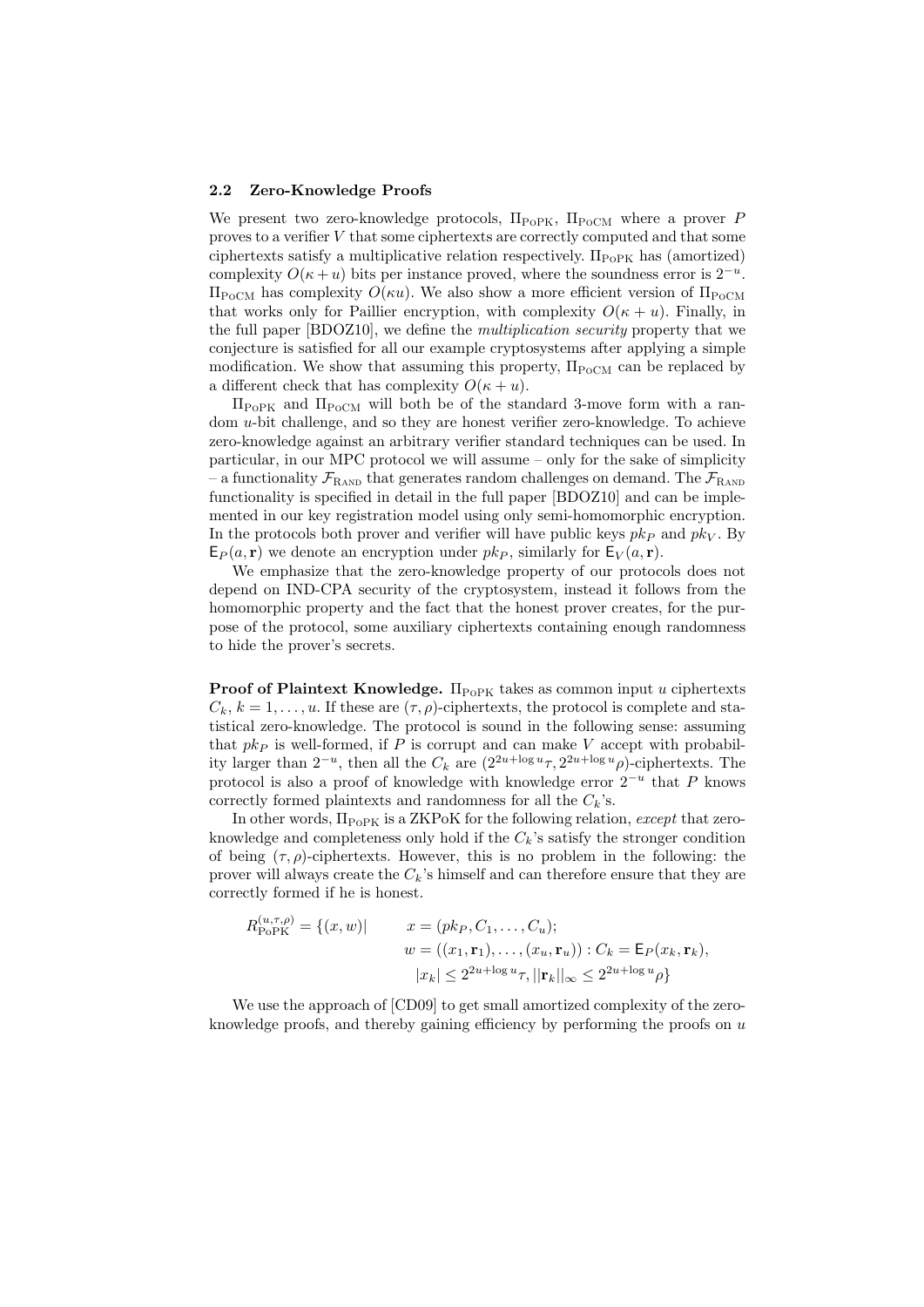simultaneous instances. In the following we define  $m = 2u - 1$ , furthermore  $M_e$  is an  $m \times u$  matrix constructed given a uniformly random vector  $\mathbf{e} = (e_1, \ldots, e_u) \in$ *{*0*,* 1*}*<sup>*u*</sup>. Specifically the (*i, k*)-th entry **Me**<sub>*,i,k*</sub> is given by **Me**<sub>*,i,k*</sub> = **e**<sub>*i*−*k*+1</sub> for 1 ≤  $i - k + 1$  ≤  $u$  and 0 otherwise. By  $\mathbf{M}_{e,i}$  we denote the *i*-th row of  $\mathbf{M}_{e}$ . The protocol can be seen in Figure 1. Completeness and zero-knowledge follow by standard arguments that can be found in the full paper [BDOZ10]. Here we argue soundness which is the more interesting case: Assume we are given any prover *P ∗* , and consider the case where *P ∗* can make V accept for both **e** and  ${\bf e}'$ ,  ${\bf e} \neq {\bf e}'$ , by sending **z**, **z'**, **T** and **T**' respectively. We now have the following equation:

$$
(\mathbf{M}_{\mathbf{e}} - \mathbf{M}_{\mathbf{e'}})\mathbf{c} = (\mathbf{d} - \mathbf{d'})
$$
 (1)

What we would like is to find  $\mathbf{x} = (x_1, \ldots, x_u)$  and  $\mathbf{R} = (\mathbf{r}_1, \ldots, \mathbf{r}_u)$  such that  $C_k = \mathsf{E}_P(x_k, \mathbf{r}_k)$ . We can do this by viewing (1) as a system of linear equations. First let *j* be the biggest index such that  $\mathbf{e}_j \neq \mathbf{e}'_j$ . Now look at the  $u \times u$ submatrix of  $M_e - M_e$ <sup>t</sup> given by the rows *j* through  $j + u$  both included. This is an upper triangular matrix with entries in  $\{-1,0,1\}$  and  $\mathbf{e}_j - \mathbf{e}'_j \neq 0$  on a diagonal. Now remember the form of the entries in the vectors **c**, **d** and **d** *′* , we have  $C_k = \mathsf{E}_P(x_k, \mathbf{r}_k)$ ,  $D_k = \mathsf{E}_P(z_k, \mathbf{t}_k)$ ,  $D'_k = \mathsf{E}_P(z'_k, \mathbf{t}'_k)$ . We can now directly solve the equations for the  $x_k$ 's and the  $\mathbf{r}_k$ 's by starting with  $C_u$  and going up. We give examples of the first few equations (remember we are going bottom up). For simplicity we will assume that all entries in  $\mathbf{M}_e - \mathbf{M}_{e'}$  will be 1.

$$
\mathsf{E}_P(x_u, \mathbf{r}_u) = \mathsf{E}_P(z_{u+j} - z'_{u+j}, \mathbf{t}_{u+j} - \mathbf{t}'_{u+j})
$$

$$
\mathsf{E}_P(x_{u-1}, \mathbf{r}_{u-1}) + \mathsf{E}_P(x_u, \mathbf{r}_u) = \mathsf{E}_P(z_{u+j-1} - z'_{u+j-1}, \mathbf{t}_{u+j-1} - \mathbf{t}'_{u+j-1})
$$

$$
\vdots
$$

Since we know all values used on the right hand sides and since the cryptosystem used is additively homomorphic, it should now be clear that we can find  $x_k$ and  $\mathbf{r}_k$  such that  $C_k = \mathsf{E}_P(x_k, \mathbf{r}_k)$ . A final note should be said about what we can guarantee about the sizes of  $x_k$  and  $\mathbf{r}_k$ . Knowing that  $|z_i| \leq 2^{u-1+\log u} \tau$ ,  $|z'_i| \leq 2^{u-1+\log u}\tau$ ,  $||\mathbf{t}_i||_{\infty} \leq 2^{u-1+\log u}\rho$  and  $||\mathbf{t}'_i||_{\infty} \leq 2^{u-1+\log u}\rho$  we could potentially have that  $C_1$  would become a  $(2^{2u + \log u}\tau, 2^{2u + \log u}\rho)$  ciphertext. Thus this is what we can guarantee.

**Proof of Correct Multiplication.**  $\Pi_{\text{PoCM}}(u, \tau, \rho)$  takes as common input *u* triples of ciphertexts  $(A_k, B_k, C_k)$  for  $k = 1, \ldots, u$ , where  $A_k$  is under  $pk_P$  and  $B_k$  and  $C_k$  are under  $pk_V$  (and so are in the group  $\mathbb{G}_V$ ). If *P* is honest, he will know  $a_k$  and  $a_k \leq \tau$ . Furthermore *P* has created  $C_k$  as  $C_k = a_k B_k + \mathsf{E}_V(r_k, \mathbf{t}_k)$ , where  $\mathsf{E}_V(r_k, \mathbf{t}_k)$  is a random  $(2^{3u + \log u}\tau^2, 2^{3u + \log u}\tau\rho)$ -ciphertext. Under these assumptions the protocol is zero-knowledge.

Jumping ahead, we note that in the context where the protocol will be used, it will always be known that  $B_k$  in every triple is a  $(2^{2u + \log u}\tau, 2^{2u + \log u}\rho)$ ciphertext, as a result of executing  $\Pi_{\text{POPK}}$ . The choice of sizes for  $E_V(r_k, t_k)$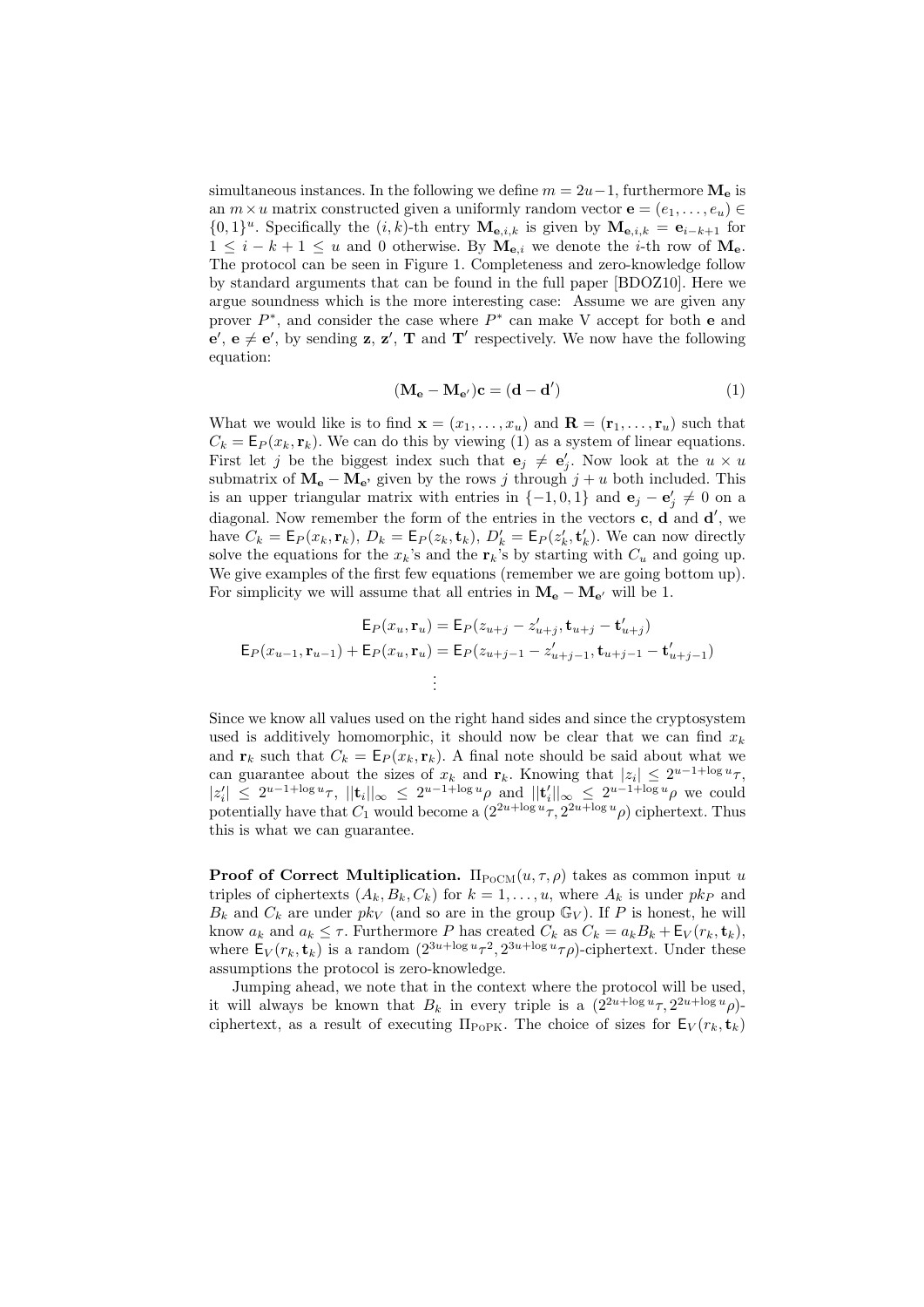#### Subprotocol Π<sub>PoPK</sub>: Proof of Plaintext Knowledge

 $\mathbf{PoPK}(u, \tau, \rho)$ :

- 1. The input is *u* ciphertexts  $\{C_k = \mathsf{E}_P(x_k, \mathbf{r}_k)\}_{k=1}^u$ . We define the vectors  $\mathbf{c} = (C_1, \ldots, C_u)$  and  $\mathbf{x} = (x_1, \ldots, x_u)$  and the matrix  $\mathbf{R} = (\mathbf{r}_1, \ldots, \mathbf{r}_u)$ , where the  $\mathbf{r}_k$ 's are rows.
- 2. P constructs  $m(2^{u-1+\log u}\tau, 2^{u-1+\log u}\rho)$ -ciphertexts  $\{A_i = \mathsf{E}_P(y_i, \mathbf{s}_i)\}_{i=1}^m$ , and sends them to *V* . We define vectors **a** and **y** and matrix **S** as above.
- 3. *V* chooses a uniformly random vector  $\mathbf{e} = (e_1, \ldots, e_u) \in \{0, 1\}^u$ , and sends it to *P*.
- 4. Finally *P* computes and sends  $z = y + M_e \cdot x$  and  $T = S + M_e \cdot R$  to *V*.
- 5. *V* checks that  $\mathbf{d} = \mathbf{a} + \mathbf{M}_\mathbf{e} \cdot \mathbf{c}$  where  $\mathbf{d} = (\mathsf{E}_P(z_1, \mathbf{t}_1), \dots, \mathsf{E}_P(z_m, \mathbf{t}_m)).$ 
	- Furthermore, *V* checks that  $|z_i| \leq 2^{u-1+\log u} \tau$  and  $||\mathbf{t}_i||_{\infty} \leq 2^{u-1+\log u} \rho$ .

**Fig. 1.** Proof of Plaintext Knowledge.

Subprotocol Π<sub>PoCM</sub>: Proof of Correct Multiplication

### $\textbf{PoCM}(u, \tau, \rho)$ :

- 1. The input is *u* triples of ciphertexts  $\{(A_k, B_k, C_k)\}_{k=1}^u$ , where  $A_k$  $E_P(a_k, \mathbf{h}_k)$  and  $C_k = a_k B_k + E_V(r_k, \mathbf{t}_k)$ .
- 2. *P* constructs *u* uniformly random  $(2^{3u-1+\log u}\tau, 2^{3u-1+\log u}\rho)$ -ciphertexts  $D_k$  = E<sub>*P*</sub>( $d_k$ ,  $s_k$ ) and *u* ciphertexts  $F_k$  =  $d_k B_k$  + E<sub>*V*</sub>( $f_k$ ,  $\mathbf{y}_k$ ), where  $\mathsf{E}_V(f_k, \mathbf{y}_k)$  are uniformly random  $(2^{4u-1+\log u}\tau^2, 2^{4u-1+\log u}\tau\rho)$ ciphertexts.
- 3. *V* chooses *u* uniformly random bits *e<sup>k</sup>* and sends them to *P*.
- 4. P returns  $\{(z_k, \mathbf{v}_k)\}_{k=1}^u$  and  $\{(x_k, \mathbf{w}_k)\}_{k=1}^u$  to V. Here  $z_k = d_k + e_k a_k$ ,  $\mathbf{v}_k = \mathbf{s}_k + e_k \mathbf{h}_k, x_k = f_k + e_k r_k \text{ and } \mathbf{w}_k = \mathbf{y}_k + e_k \mathbf{t}_k.$
- 5. V checks that  $D_k + e_k A_k = \mathsf{E}_P(z_k, \mathbf{v}_k)$  and that  $F_k + e_k C_k = z_k B_k +$  $\mathbf{E}_V(x_k, \mathbf{w}_k)$ . Furthermore, he checks that  $|z_k| \leq 2^{3u-1+\log u}\tau$ ,  $||\mathbf{v}_k||_{\infty} \leq$  $2^{3u-1+\log u}\rho, |x_k| \leq 2^{4u-1+\log u}\tau^2$  and  $||\mathbf{w}_k||_{\infty} \leq 2^{4u-1+\log u}\tau\rho$ .
- 6. Step 2-5 is repeated in parallel *u* times.

**Fig. 2.** Proof of Correct Multiplication.

then ensures that  $C_k$  is statistically close to a random  $(2^{3u+\log u}\tau^2, 2^{3u+\log u}\tau\rho)$ ciphertext, and so reveals no information on  $a_k$  to  $V$ .

Summarizing,  $\Pi_{\rm PoCM}$  is a ZKPoK for the relation (under the assumption that  $pk_P, pk_V$  are well-formed):

$$
R_{\text{PoCM}}^{(u,\tau,\rho)} = \{(x,w) | \quad x = (pk_P, pk_V, (A_1, B_1, C_1), \dots, (A_u, B_u, C_u));
$$
  
\n
$$
w = ((a_1, \mathbf{h}_1, r_1, \mathbf{t}_1), \dots, (a_u, \mathbf{h}_u, r_u, \mathbf{t}_u)) :
$$
  
\n
$$
A_k = \mathsf{E}_P(a_k, \mathbf{h}_k), B_k \in \mathbb{G}_V, C_k = a_k B_k + \mathsf{E}_V(r_k, \mathbf{t}_k),
$$
  
\n
$$
|a_k| \le 2^{3u + \log u} \tau, ||\mathbf{h}_k||_{\infty} \le 2^{3u + \log u} \rho,
$$
  
\n
$$
|r_k| \le 2^{4u + \log u} \tau^2, ||\mathbf{t}_k||_{\infty} \le 2^{4u + \log u} \tau \rho) \}
$$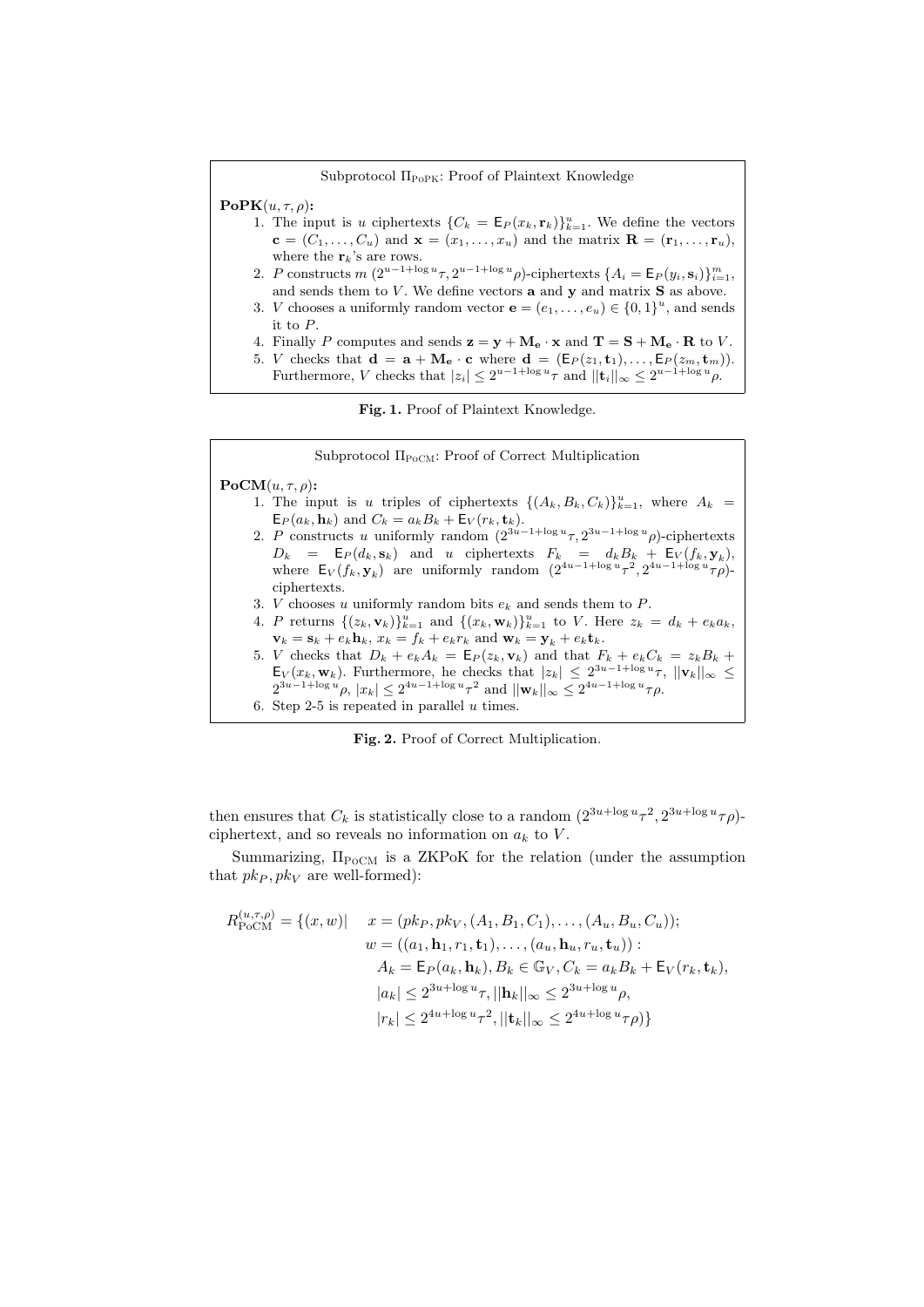The protocol can be seen in Figure 2. Note that Step 6 could also be interpreted as choosing  $e_k$  as a *u*-bit vector instead, thereby only calling  $\mathcal{F}_{\text{RAND}}$  once. Completeness, soundness and zero-knowledge follow by standard arguments that can be found in the full paper [BDOZ10].

**Zero-Knowledge Protocols for Paillier.** For the particular case of Paillier encryption,  $\Pi_{\rm PoPK}$  can be used as it is, except that there is no bound required on the randomness, instead all random values used in encryptions are expected to be in  $\mathbb{Z}_{N^2}^*$ . Thus, the relations to prove will only require that the random values are in  $\mathbb{Z}_{N^2}^*$  and this is also what the verifier should check in the protocol.

For  $\Pi_{\rm PoCM}$  we sketch a version that is more efficient than the above, using special properties of Paillier encryption. In order to improve readability, we depart here from the additive notation for operations on ciphertexts, since multiplicative notation is usually used for Paillier. In the following, let  $pk_V = N$ . Note first that based on such a public key, one can define an unconditionally hiding commitment scheme with public key  $g = \mathsf{E}_V(0)$ . To commit to  $a \in \mathbb{Z}_N$ , one sends  $\textsf{com}(a, r) = g^a r^N \mod N$ , for random  $r \in \mathbb{Z}_{N^2}^*$ . One can show that the scheme is binding assuming it is hard to extract  $N$ -th roots modulo  $N^2$  (which must be the case if Paillier encryption is secure).

We restate the relation  $R_{\text{PoCM}}^{(u,\tau,\rho)}$  from above as it will look for the Paillier case, in multiplicative notation and without bounds on the randomness:

$$
R_{\text{PoCM}, Paullier}^{(\tau,\rho)} = \{(x,w) | \quad x = (pk_P, pk_V, (A_1, B_1, C_1), \dots, (A_u, B_u, C_u));
$$
  
\n
$$
w = ((a_1, h_1, r_1, t_1), \dots, (a_u, h_u, r_u, t_u)) :
$$
  
\n
$$
A_k = \mathsf{E}_P(a_k, h_k), B_k \in \mathbb{Z}_{N^2}, C_k = B_k^{a_k} \cdot \mathsf{E}_V(r_k, t_k),
$$
  
\n
$$
|a_k| \le 2^{2u + \log u} \tau, |r_k| \le 2^{5u + 2\log u} \tau^2 \}
$$

The idea for the proof of knowledge for this relation is now to ask the prover to also send commitments  $\Psi_k = \text{com}(a_k, \alpha_k), \Phi_k = \text{com}(r_k, \beta_k), k = 1...u$  to the  $r_k$ 's and  $a_k$ 's. Now, the prover must first provide a proof of knowledge that for each *k*: 1) the same bounded size value is contained in both  $A_k$  and  $\Psi_k$ , and that 2) a bounded size value is contained in  $\Phi_k$ . The proof for  $\{\Phi_k\}$  is simply  $\Pi_{\text{POPK}}$  since a commitment has the same form as an encryption (with  $(N+1)$ ) replaced by *g*). The proof for  $\{\Psi_k, A_k\}$  is made of two instances of  $\Pi_{\text{PoPK}}$  run in parallel, using the same challenge *e* and responses *z<sup>i</sup>* in both instances. Finally, the prover must show that  $C_k$  can be written as  $C_k = B_k^{a_k} \cdot \mathsf{E}_V(r_k, t_k)$ , where  $a_k$  is the value contained in  $\Psi_k$  and  $r_k$  is the value in  $\Phi_k$ . Since all commitments and ciphertexts live in the same group  $\mathbb{Z}_{N^2}^*$ , where  $pk_V = N$ , we can do this efficiently using a variant of a protocol from [CDN01]. The resulting protocol is shown in Figure 3.

Completeness of the protocol in steps 1-4 of Figure 3 is straightforward by inspection. Honest verifier zero-knowledge follows by the standard argument: choose *e* and the prover's responses uniformly in their respective domains and use the equations checked by the verifier to compute a matching first message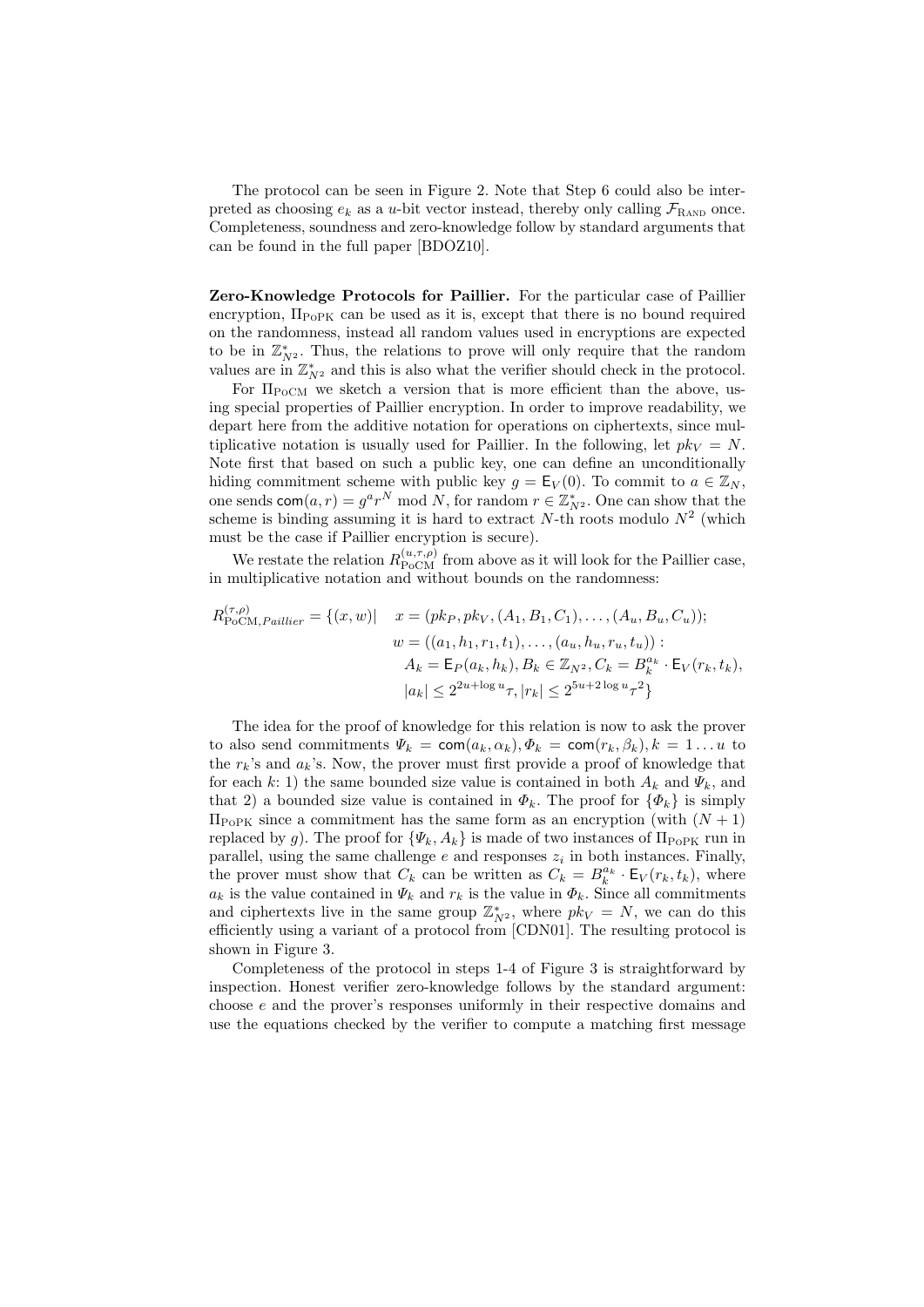Subprotocol  $\Pi_{\text{PoCM}}$ : Proof of Correct Multiplication (only for Paillier)

- 1. *P* sends  $\Psi_k = \text{com}(a_k, \alpha_k), \Phi_k = \text{com}(r_k, \beta_k), k = 1, \ldots, u$  to the verifier.
- 2. *P* uses  $\Pi_{\text{POPK}}$  on  $\Phi_k$  to prove that, even if *P* is corrupted, each  $\Phi_k$  contains a value  $r_k$  with  $|r_k| \leq 2^{5u+2\log u} \tau^2$ .
- 3. *P* uses  $\Pi_{\text{PoPK}}$  in parallel on  $(A_k, \Psi_k)$  (where *V* uses the same **e** in both runs) to prove that, even if *P* is corrupted,  $\Psi_k$  and  $A_k$  contains the same value  $a_k$ and  $|a_k| \leq 2^{2u + \log u} \tau$ .
- 4. To show that the  $C_k$ 's are well-formed, we do the following for each  $k$ :
	- (a) *P* picks random  $x, y, v, \gamma, \delta \leftarrow \mathbb{Z}_{N^2}^*$  and sends  $D = B_k^x \mathsf{E}_V(y, v), X =$  $com(x, \gamma_x), Y = com(y, \gamma_y)$  to *V*.
	- (b) *V* sends a random *u*-bit challenge *e*.
	- (c) *P* computes  $z_a = x + ea_k \mod N$ ,  $z_r = y + er_k \mod N$ . He also computes  $q_a, q_r$ , where  $x + ea = q_a N + z_a$ ,  $y + er_k = q_r N + z_r$ . P sends  $z_a, z_r$ ,  $w = vs_k^e B_k^{q_a} \mod N^2$ ,  $\delta_a = \gamma_x \alpha_k^e g^{q_a} \mod N^2$ , and  $\delta_r =$ *γ*<sub>*y*</sub> $\beta_k^e g^{q_r}$  mod  $N^2$  to *V*.
	- (d) V accepts if  $DC_k^e = B_k^{z_a}$   $\mathsf{E}_V(z_r, w)$  mod  $N^2 \wedge X \Psi_k^e = \text{com}(z_a, \delta_a)$  mod  $N^2 \wedge$  $Y\Phi_k^e = \text{com}(z_r, \delta_r) \bmod N^2$ .

<sup>*a*</sup> Since *g* and  $B_k$  do not have order *N*, we need to explicitly handle the quotients  $q_a$  and  $q_r$ , in order to move the "excess multiples" of *N* into the randomness parts of the commitments and ciphertext.

**Fig. 3.** Proof of Correct Multiplication for Paillier encryption.

*D, X, Y* . This implies completeness and honest verifier zero-knowledge for the overall protocol, since the subprotocols in steps 2 and 3 have these properties as well.

Finally, soundness follows by assuming we are given correct responses in step 7 to two different challenges. From the equations checked by the verifier, we can then easily compute  $a_k, \alpha_k, r_k, \beta_k, s_k$  such that  $\Psi_k = \text{com}(a_k, \alpha_k), \Phi_k(r_k, \beta_k), C_k =$  $B_k^{a_k}$  **E**<sub>V</sub> $(r_k, s_k)$ . Now, by soundness of the protocols in steps 2 and 3, we can also compute bounded size values  $a'_{k}$ ,  $r'_{k}$  that are contained in  $\Psi_{k}, \Phi_{k}$ . By the binding property of the commitment scheme, we have  $r'_{k} = r_{k}, a'_{k} = a_{k}$  except with negligible probability, so we have a witness as required in the specification of the relation.

# **3 The Online Phase**

Our goal is to implement reactive arithmetic multiparty computation over  $\mathbb{Z}_p$  for a prime *p* of size super-polynomial in the statistical security parameter *u*. The (standard) ideal functionality  $\mathcal{F}_{\text{AMPC}}$  that we implement can be seen in Figure 6. We assume here that the parties already have a functionality for synchronous<sup>3</sup>, secure communication and broadcast.

<sup>3</sup> A malicious adversary can always stop sending messages and, in any protocol for dishonest majority, all parties are required for the computation to terminate. Without synchronous channels the honest parties might wait forever for the adversary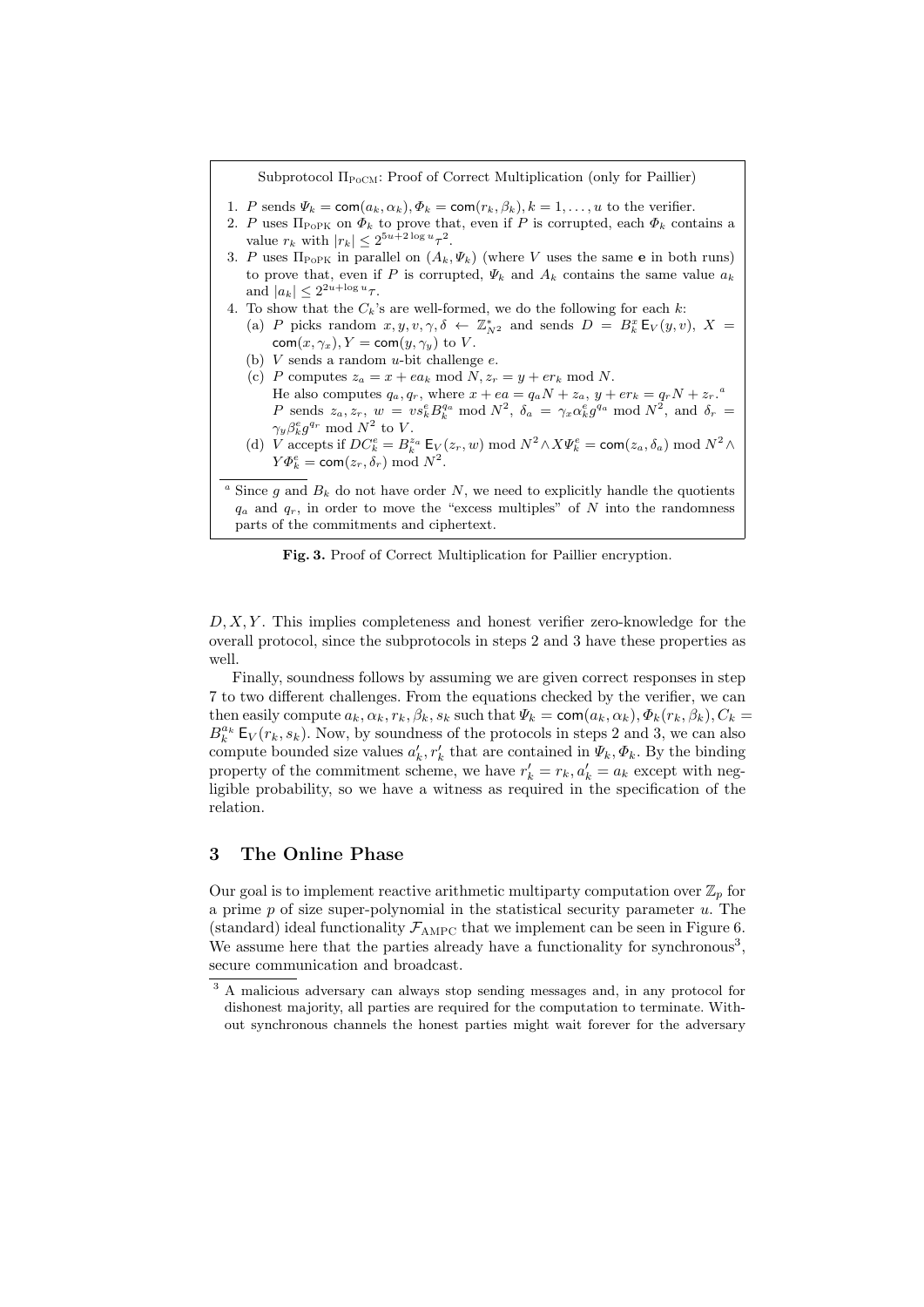We first present a protocol for an *online phase* that assumes access to a functionality *F*TRIP which we later show how to implement using an *offline protocol*. The online phase is based on a representation of values in  $\mathbb{Z}_p$  that are shared additively where shares are authenticated using information theoretic message authentication codes (MACs). Before presenting the protocol we introduce how the MACs work and how they are included in the representation of a value in  $\mathbb{Z}_p$ . Furthermore, we argue how one can compute with these representations as we do with simple values, and in particular how the relation to the MACs are maintained.

In the rest of this section, all additions and multiplications are to be read modulo  $p$ , even if not specified. The number of parties is denoted by  $n$ , and we call the parties  $P_1, \ldots, P_n$ .

### **3.1 The MACs**

A key *K* in this system is a random pair  $K = (\alpha, \beta) \in \mathbb{Z}_p^2$ , and the authentication code for a value  $a \in \mathbb{Z}_p$  is  $\text{MAC}_K(a) = \alpha a + \beta \mod p$ .

We will apply the MACs by having one party  $P_i$  hold  $a, \text{MAC}_K(a)$  and another party  $P_j$  holding  $K$ . The idea is to use the MAC to prevent  $P_i$  from lying about *a* when he is supposed to reveal it to  $P_j$ . It will be very important in the following that if we keep  $\alpha$  constant over several different MAC keys, then one can add two MACs and get a valid authentication code for the sum of the two corresponding messages. More concretely, two keys  $K = (\alpha, \beta), K' = (\alpha', \beta')$  are said to be *consistent* if  $\alpha = \alpha'$ . For consistent keys, we define  $K + K' = (\alpha, \beta + \beta')$ so that it holds that  $MAC_K(a) + MAC_{K'}(a') = MAC_{K+K'}(a+a').$ 

The MACs will be used as follows: we give to  $P_i$  several different values  $m_1, m_2, \ldots$  with corresponding MACs  $\gamma_1, \gamma_2, \ldots$  computed using keys  $K_i =$  $(\alpha, \beta_i)$  that are random but consistent. It is then easy to see that if  $P_i$  claims a false value for any of the  $m_i$ 's (or a linear combination of them) he can guess an acceptable MAC for such a value with probability at most 1*/p*.

#### **3.2 The Representation and Linear Computation**

To represent a value  $a \in \mathbb{Z}_p$ , we will give a share  $a_i$  to each party  $P_i$ . In addition,  $P_i$  will hold MAC keys  $K_{a_1}^i, \ldots, K_{a_n}^i$ . He will use key  $K_{a_j}^i$  to check the share of  $P_j$ , if we decide to make *a* public. Finally,  $P_i$  also holds a set of authentication codes  $MAC_{K_{a_i}^j}(a_i)$ . We will denote  $MAC_{K_{a_i}^j}(a_i)$  by  $m_j(a_i)$  from now on. Party  $P_i$  will use  $m_j(a_i)$  to convince  $P_j$  that  $a_i$  is correct, if we decide to make *a* public. Summing up, we have the following way of representing *a*:

$$
[a] = [\{a_i, \{K_{a_j}^i, m_j(a_i)\}_{j=1}^n\}_{i=1}^n]
$$

to send his messages. Synchronous channels guarantee that the honest parties can detect that the adversary is not participating anymore and therefore they can abort the protocol. If termination is not required, the protocol can be implemented over an asynchronous network instead.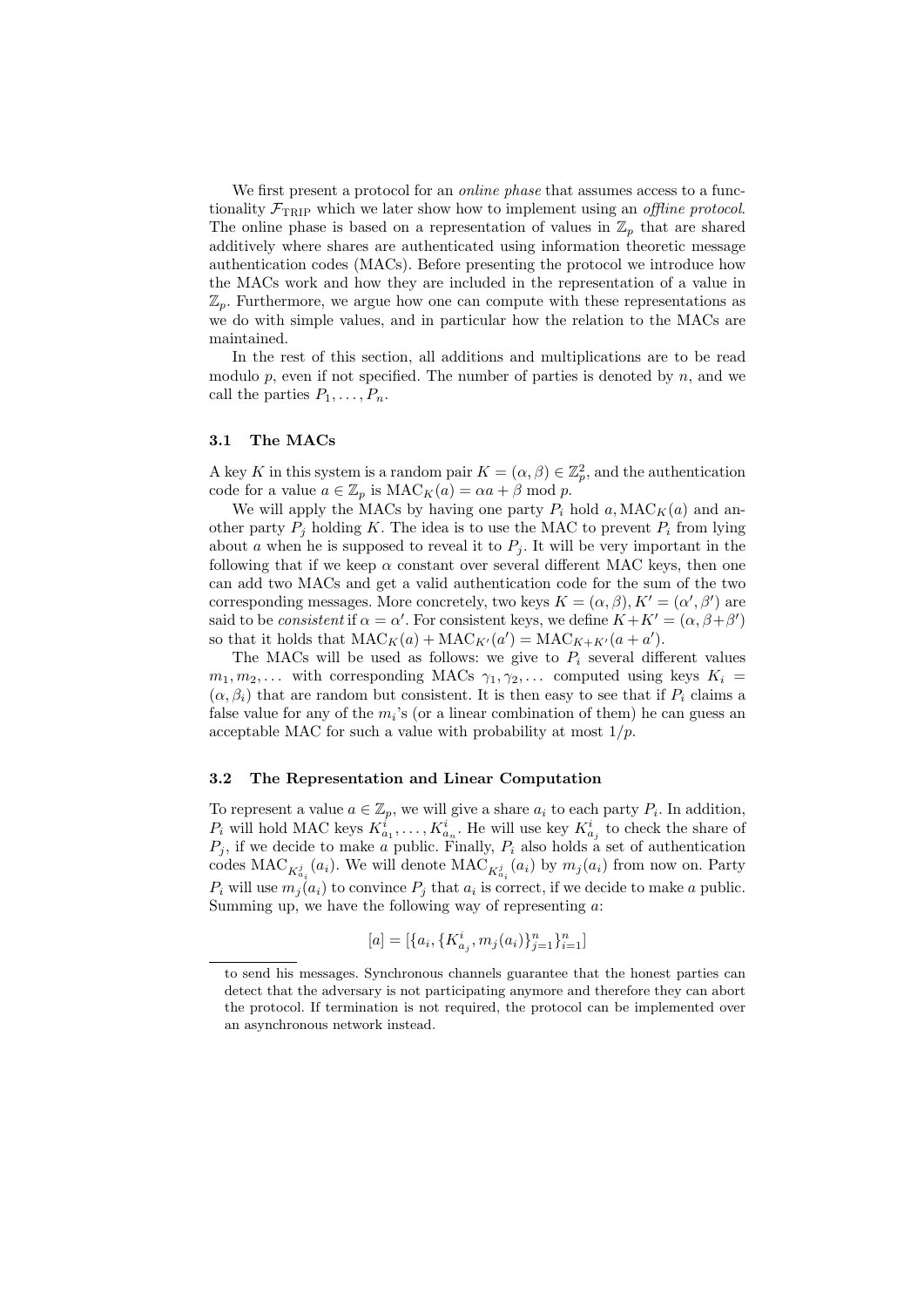**Opening:** We can reliably open a consistent representation to  $P_i$ ; each  $P_i$  sends  $a_i, m_j(a_i)$  to  $P_j$ .  $P_j$  checks that  $m_j(a_i) = \text{MAC}_{K_{a_i}^j}(a_i)$  and broadcasts *OK* or *fail* accordingly. If all is OK,  $P_j$  computes  $a = \sum_i a_i$ , else we abort. We can modify this to opening a value [*a*] to all parties, by opening as above to every  $P_i$ .

**Addition:** Given two key-consistent representations as above we get that

 $[a + a'] = [\{a_i + a'_i, \{K^i_{a_j} + K^i_{a'_j}, m_j(a_i) + m_j(a'_i)\}_{j=1}^n\}_{i=1}^n]$ 

is a consistent representation of  $a+a'$ . This new representation can be computed only by local operations.

- **Multiplication by constants:** In a similar way, we can multiply a public constant  $\delta$  "into" a representation. This is written  $\delta[a]$  and is taken to mean that all parties multiply their shares, keys and MACs by *δ*. This gives a consistent representation [*δa*].
- **Addition of constants:** We can add a public constant  $\delta$  into a representation. This is written  $\delta + [a]$  and is taken to mean that  $P_1$  will add  $\delta$  to his share  $a_1$ . Also, each  $P_j$  will replace his key  $K_{a_1}^j = (\alpha_1^j, \beta_{a_1}^j)$  by  $K_{a_1+\delta}^j = (\alpha_1^j, \beta_{a_1}^j - \delta \alpha_1^j)$ . This will ensure that the MACs held by  $P_1$  will now be valid for the new share  $a_1 + \delta$ , so we now have a consistent representation  $[a + \delta]$ .

**Fig. 4.** Operations on [*·*]-representations.

where  $\{a_i, \{K_{a_j}^i, m_j(a_i)\}_{j=1}^n\}$  is the information held privately by  $P_i$ , and where we use [*a*] as shorthand when it is not needed to explicitly talk about the shares and MACs. We say that  $[a] = [\{a_i, \{K_{a_j}^i, m_j(a_i)\}_{j=1}^n\}_{i=1}^n]$  is *consistent*, with  $a = \sum_i a_i$ , if  $m_j(a_i) = \text{MAC}_{K_{a_i}^j}(a_i)$  for all *i, j*. Two representations

$$
[a]=[\{a_i,\{K_{a_j}^i,m_j(a_i)\}_{j=1}^n\}_{i=1}^n],\ \ [a']=[\{a_i',\{K_{a_j'}^i,m_j(a_i')\}_{j=1}^n\}_{i=1}^n]
$$

are said to be *key-consistent* if they are both consistent, and if for all *i, j* the keys  $K_{a_j}^i$ ,  $K_{a'_j}^i$  are consistent. We will want *all* representations in the following to be key-consistent: this is ensured by letting  $P_i$  use the same  $\alpha_j$ -value in keys towards  $P_j$  throughout. Therefore the notation  $K_{a_j}^i = (\alpha_j^i, \beta_{a_j}^i)$  makes sense and we can compute with the representations, as detailed in Figure 4.

### **3.3 Triples and Multiplication**

For multiplication and input sharing we will need both random single values [*a*] and triples [a], [b], [c] where  $a, b$  are random and  $c = ab \mod p$ . Also, we assume that all singles and triples we ever produce are key consistent, so that we can freely add them together. More precisely, we assume we have access to an ideal functionality  $\mathcal{F}_{TRIP}$  providing us with the above. This is presented in Figure 5.

The principle in the specification of the functionality is that the environment is allowed to specify all the data that the corrupted parties should hold, including all shares of secrets, keys and MACs. Then, the functionality chooses the secrets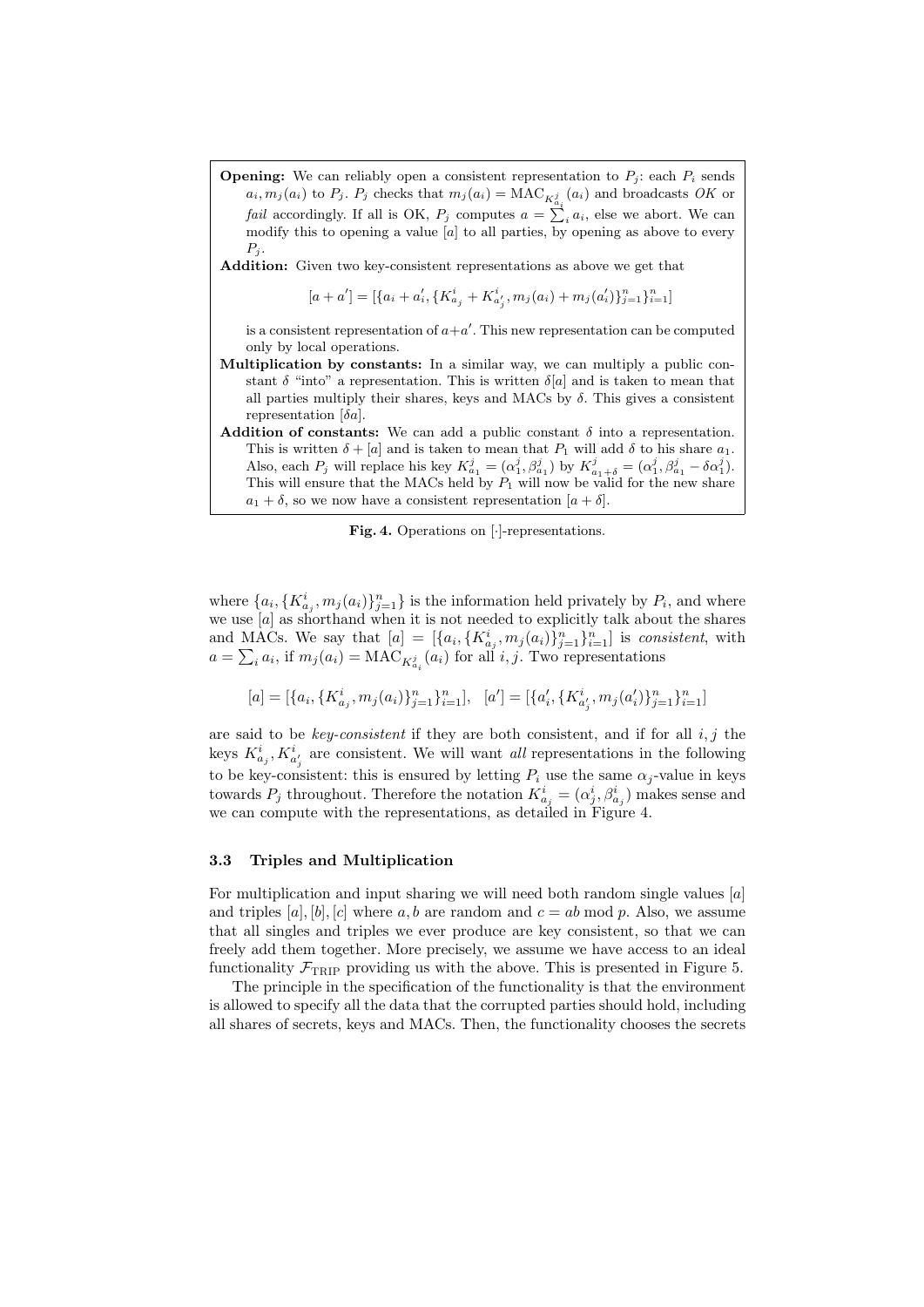### Functionality  $\mathcal{F}_{\text{TRIP}}$

**Initialize:** On input  $(int, p)$  from all parties the functionality stores the modulus *p*. For each corrupted party  $P_i$  the environment specifies values  $\alpha_j^i$ ,  $j = 1, \ldots, n$ , except those  $\alpha_j^i$  where both  $P_i$  and  $P_j$  are corrupt. For each honest  $P_i$ , it chooses  $\alpha_j^i, j = 1, \ldots, n$  at random.

**Singles:** On input  $(singles, u)$  from all parties  $P_i$ , the functionality does the following, for  $v = 1, \ldots, u$ :

- 1. It waits to get from the environment either "stop", or some data as specified below. In the first case it sends "fail" to all honest parties and stops. In the second case, the environment specifies for each corrupt party  $P_i$ , a share  $a_i$ and *n* pairs of values  $(m_j(a_i), \beta_{a_j}^i), j = 1, \ldots, n$ , except those  $(m_j(a_i), \beta_{a_j}^i)$ where both  $P_i$  and  $P_j$  are corrupt.
- 2. The functionality chooses  $a \in \mathbb{Z}_p$  at random and creates the representation [*a*] as follows:
	- (a) First it chooses random shares for the honest parties such that the sum of these and those specified by the environment is correct: Let C be the set of corrupt parties, then  $a_i$  is chosen at random for  $P_i \notin \mathcal{C}$ , subject to  $a = \sum_i a_i$ .
	- (b) For each honest  $P_i$ , and  $j = 1, ..., n$ ,  $\beta_{a_j}^i$  is chosen as follows: if  $P_j$  is honest,  $\beta_{a_j}^i$  is chosen at random, otherwise it sets  $\beta_{a_j}^i = m_i(a_j) - \alpha_j^i a_j$ . Note that the environment already specified  $m_i(a_j)$ ,  $a_j$ , so what is done here is to construct the key to be held by  $P_i$  to be consistent with the share and MAC chosen by the environment.
	- (c) For all  $i = 1, ..., n, j = 1, ..., n$  it sets  $K_{a_j}^i = (\alpha_j^i, \beta_{a_j}^i)$ , and computes  $m_j(a_i) = \text{MAC}_{K_{a_i}^j}(a_i).$
	- (d) Now all data for [*a*] is created. The functionality sends  ${a_i, \{K_{a_j}^i, m_j(a_i)\}_{j=1,\ldots,n}}$  to each honest  $P_i$  (no need to send anything to corrupt parties, the environment already has the data).

**Triples:** On input (*triples*, *u*) from all parties  $P_i$ , the functionality does the following, for  $v = 1, ..., u$ :

- 1. Step 1 is done as in "Singles".
- 2. For each triple to create it chooses  $a, b$  at random and sets  $c = ab$ . Now it creates representations  $[a], [b], [c]$ , each as in Step 2 in "Singles".

**Fig. 5.** The ideal functionality for making singles [*a*] and triples [*a*]*,* [*b*]*,* [*c*].

to be shared and constructs the data for honest parties so it is consistent with the secrets and the data specified by the environment.

Thanks to this functionality we are also able to compute multiplications in the following way: If the parties hold two key-consistent representations  $[x]$ *,*  $[y]$ *,* we can use one precomputed key-consistent triple  $[a], [b], [c]$  (with  $c = ab$ ) to compute a new representation of [*xy*].

To do so we first open  $[x] - [a]$  to get a value  $\varepsilon$ , and  $[y] - [b]$  to get  $\delta$ . Then, we have  $xy = (a+\varepsilon)(b+\delta) = c+\varepsilon b+\delta a+\varepsilon\delta$ . Therefore, we get a new representation of *xy* as follows:

$$
[xy] = [c] + \varepsilon [b] + \delta [a] + \varepsilon \delta.
$$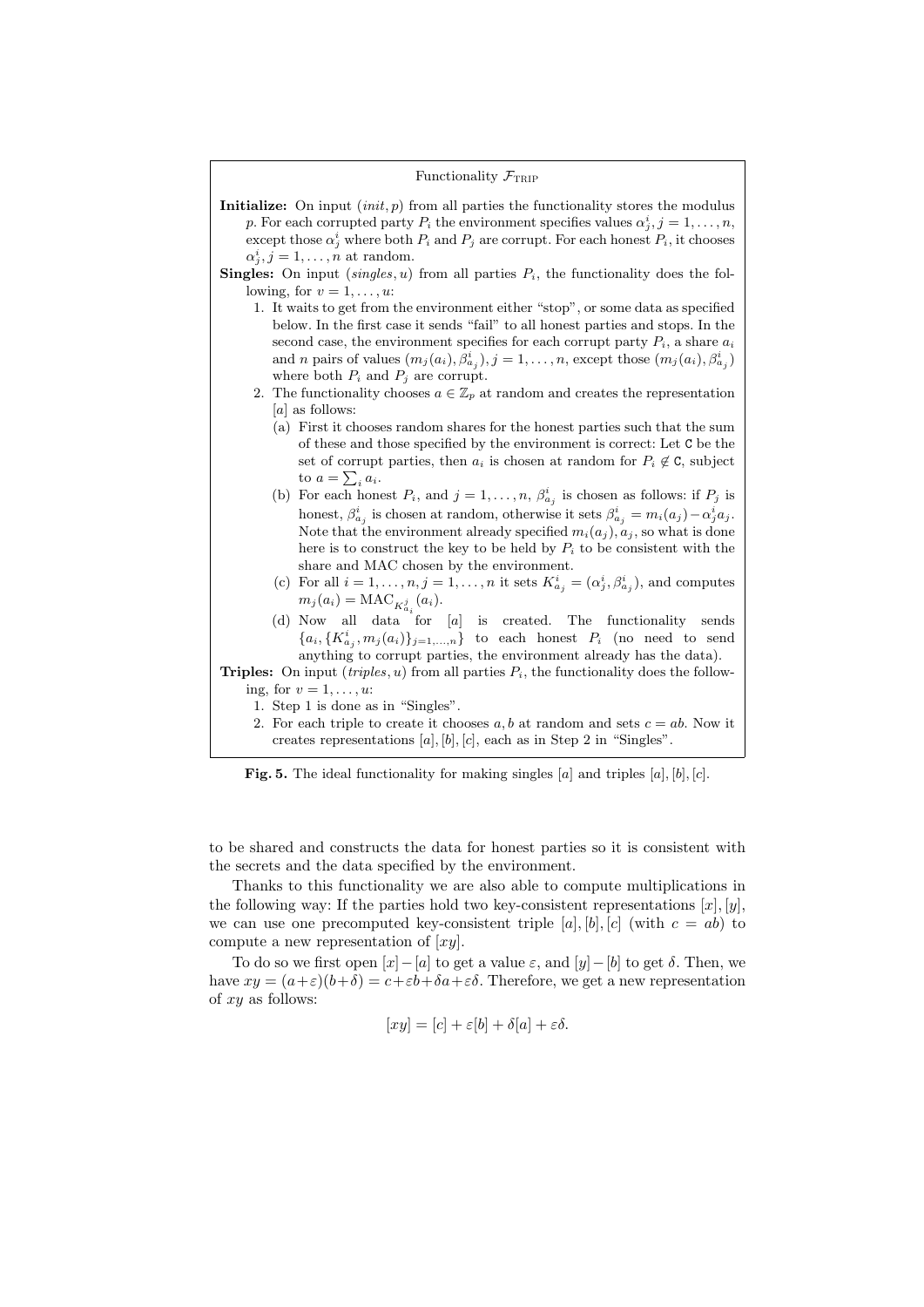### Functionality  $\mathcal{F}_{AMPC}$

**Initialize:** On input (*init, p*) from all parties, the functionality activates and stores the modulus *p*.

- **Rand:** On input  $(rand, P_i, \text{vari}d)$  from all parties  $P_i$ , with *varid* a fresh identifier, the functionality picks  $r \leftarrow \mathbb{Z}_p$  and stores (*varid, r*).
- **Input:** On input  $(input, P_i, \text{vari}d, x)$  from  $P_i$  and  $(input, P_i, \text{vari}d, ?)$  from all other parties, with *varid* a fresh identifier, the functionality stores (*varid, x*).
- Add: On command  $(\text{add}, \text{variable}, \text{variable})$  from all parties (if  $\text{variable}, \text{variable}$ ) are present in memory and *varid*<sub>3</sub> is not), the functionality retrieves  $(varid_1, x)$ ,  $(varid_2, y)$  and stores  $(varid_3, x + y \mod p)$ .
- **Multiply:** On input  $(multiply, variable, variable, variable)$  from all parties (if  $\text{varid}_1, \text{varid}_2$  are present in memory and  $\text{varid}_3$  is not), the functionality retrieves  $(varid_1, x)$ ,  $(varid_2, y)$  and stores  $(varid_3, x \cdot y \mod p)$ .

**Output:** On input (*output, Pi, varid*) from all parties (if *varid* is present in memory), the functionality retrieves (*varid, x*) and outputs it to *Pi*.

|  |  | Fig. 6. The ideal functionality for arithmetic MPC. |  |  |  |
|--|--|-----------------------------------------------------|--|--|--|
|--|--|-----------------------------------------------------|--|--|--|

#### Protocol ΠAMPC

**Initialize:** The parties first invoke  $\mathcal{F}_{TRIP}(init, p)$ . Then, they invoke  $\mathcal{F}_{TRIP}(triples, u)$  and  $\mathcal{F}_{TRIP}(single, u)$  a sufficient number of times to create enough singles and triples.

**Input:** To share  $P_i$ 's input  $[x_i]$  with identifier *varid*,  $P_i$  takes a single [*a*] from the set of available ones. Then, the following is performed:

- 1.  $[a]$  is opened to  $P_i$ .
- 2. *P<sub>i</sub>* broadcasts  $\delta = x_i a$ .
- 3. The parties compute  $[x_i] = [a] + \delta$ .

**Rand:** The parties take an available single [*a*] and store with identifier *varid*.

**Add:** To add  $[x]$ *,*  $[y]$  with identifiers *varid*<sub>1</sub>*, varid*<sub>2</sub> the parties compute  $[z] = [x] + [y]$ and assign [*z*] the identifier *varid*<sub>3</sub>.

**Multiply:** To multiply  $[x]$ ,  $[y]$  with identifiers  $\text{variable}$  the parties do the following:

1. They take a triple ([*a*]*,* [*b*]*,* [*c*]) from the set of the available ones.

- 2.  $[x] [a] = \varepsilon$  and  $[y] [b] = \delta$  are opened.
- 3. They compute  $[z] = [c] + \varepsilon[b] + \delta[a] + \varepsilon\delta$

4. They assign  $[z]$  the identifier *varid*<sub>3</sub> and remove  $([a], [b], [c])$  from the set of the available triples.

**Output:** To output  $[x]$  with identifier *varid* to  $P_i$  the parties do an opening of  $[x]$ to  $P_i$ .

**Fig. 7.** The protocol for arithmetic MPC.

Using the tools from the previous sections we can now construct a protocol  $\Pi_{\text{AMPC}}$  that securely implements the MPC functionality  $\mathcal{F}_{\text{AMPC}}$  in the UC security framework.  $\mathcal{F}_{\mathrm{AMPC}}$  and  $\Pi_{\mathrm{AMPC}}$  are presented in Figure 6 and Figure 7 respectively. The proof of Theorem 1 can be found in the full paper [BDOZ10].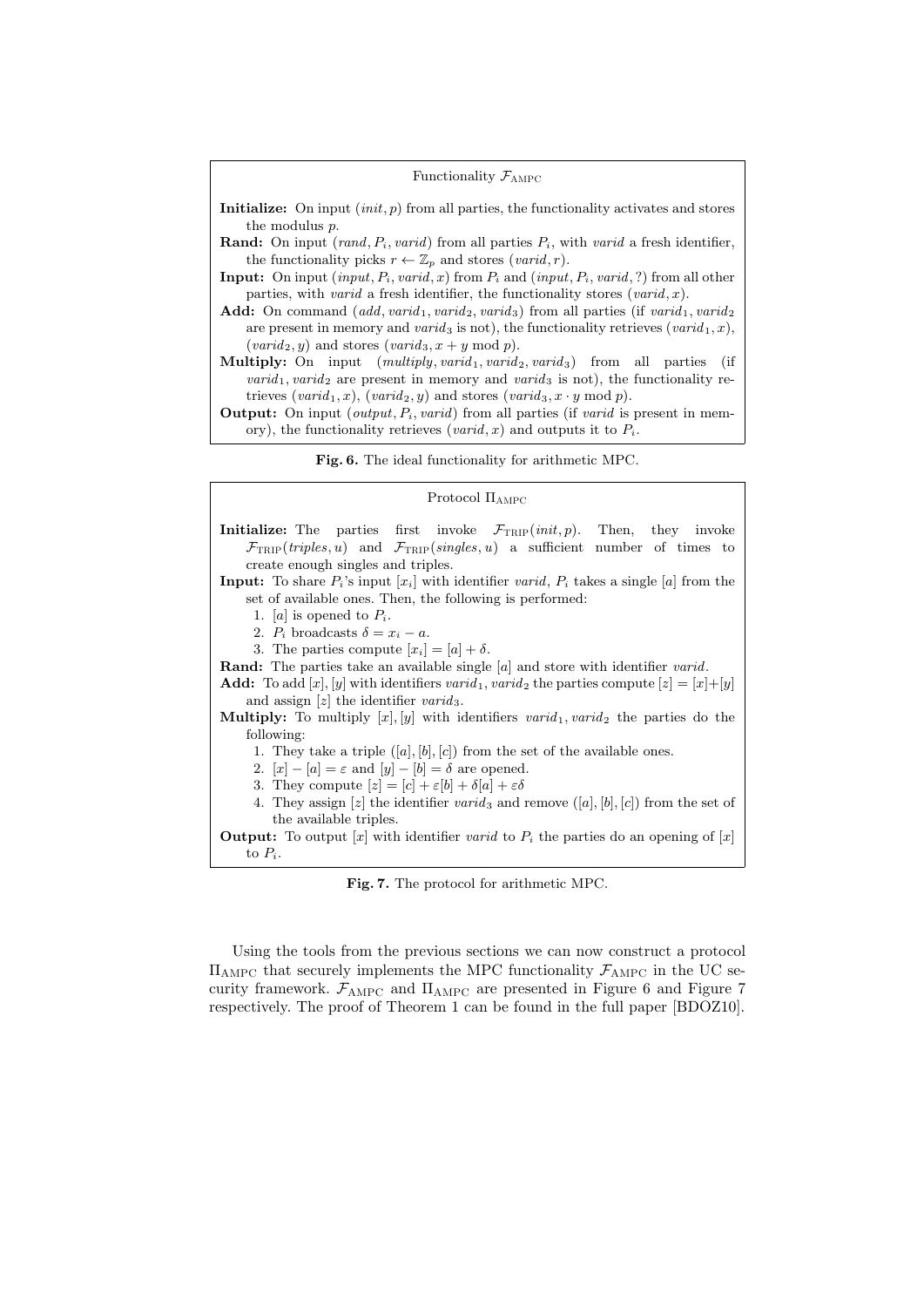**Theorem 1.** In the  $\mathcal{F}_{TRIP}$ -hybrid model, the protocol  $\Pi_{AMPC}$  implements  $\mathcal{F}_{AMPC}$ *with statistical security against any static*<sup>4</sup> *, active adversary corrupting up to n −* 1 *parties.*

# **4 The Offline Phase**

In this section we describe the protocol  $\Pi_{TRIP}$  which securely implements the functionality  $\mathcal{F}_{TRIP}$  described in Section 3 in the presence of two standard functionalities: a key registration functionality  $\mathcal{F}_{\textrm{KEYREG}}$  and a functionality that generates random challenges  $\mathcal{F}_{\text{RAND}}^5$ . Detailed specifications of these functionalities can be found in the full paper [BDOZ10].

# **4.1** *⟨·⟩***-representation**

Throughout the description of the offline phase,  $E_i$  will denote  $E_{pk_i}$  where  $pk_i$ is the public key of party  $P_i$ , as established by  $\mathcal{F}_{\text{KEYREG}}$ . We assume the cryptosystem used is semi-homomorphic modulo *p*, as defined in Section 2. In the following, we will always set  $\tau = p/2$  and  $\rho = \sigma$ . Thus, if  $P_i$  generates a ciphertext  $C = \mathsf{E}_i(x, \mathbf{r})$  where  $x \in \mathbb{Z}_p$  and  $\mathbf{r}$  is generated by  $\mathcal{D}^d_{\sigma}$ ,  $C$  will be a  $(\tau, \rho)$ -ciphertext. We will use the zero-knowledge protocols from Section 2.2. They depend on an "information theoretic" security parameter *u* controlling, e.g., the soundness error. We will say that a semi-homomorphic cryptosystem is *admissible* if it allows correct decryption of ciphertext produced in those protocols, that is, if  $M \ge 2^{5u+2\log u} \tau^2$  and  $R \ge 2^{4u+\log u} \tau \rho$ .

In the following  $\langle x_k \rangle$  will stand for the following representation of  $x_k \in$  $\mathbb{Z}_p$ : each  $P_i$  has published  $\mathsf{E}_i(x_{k,i})$  and holds  $x_{k,i}$  privately, such that  $x_k = \sum_i x_{k,i}$  mod p. For the protocol to be secure, it will be necessary to ensure that  $*x*<sub>k,i</sub>$  *mod <i>p*. For the protocol to be secure, it will be necessary to ensure that the parties encrypt small enough plaintexts. For this purpose we use the  $\Pi_{\rm PoPK}$ described in Section 2.2, and we get the protocol in Figure 8 to establish a set  $\langle x_k \rangle$ ,  $k = 1, \ldots, u$  of such random representations.

### **4.2** *⟨·⟩***-multiplication**

The final goal of the  $\Pi_{TRIP}$  protocol is to produce triples  $[a_k], [b_k], [c_k]$  with  $a_k b_k = c_k \mod p$  in the [*·*]-representation, but for now we will disregard the MACs and construct a protocol  $\Pi_{n\text{-}MULT}$  which produces triples  $\langle a_k \rangle$ ,  $\langle b_k \rangle$ ,  $\langle c_k \rangle$ in the *⟨·⟩*-representation.<sup>6</sup>

We will start by describing a two-party protocol. Assume  $P_i$  is holding a set of *u*  $(\tau, \rho)$ -encryptions  $\mathsf{E}_i(x_k)$  under his public key and likewise  $P_j$  is holding *u* 

 $^4$   $\Pi_\mathrm{AMPC}$  can actually be shown to adaptively secure, but our implementation of  $\mathcal{F}_\mathrm{TRIP}$ will only be statically secure.

 $5 \mathcal{F}_{\text{RAND}}$  is only introduced for the sake of a cleaner presentation, and it could easily be implemented in the  $\mathcal{F}_{\text{KEYREG}}$  model using semi-homomorphic encryption only.

<sup>&</sup>lt;sup>6</sup> In fact, due to the nature of the MACs, the same protocol that is used to compute two-party multiplications will be used later in order to construct the MACs as well.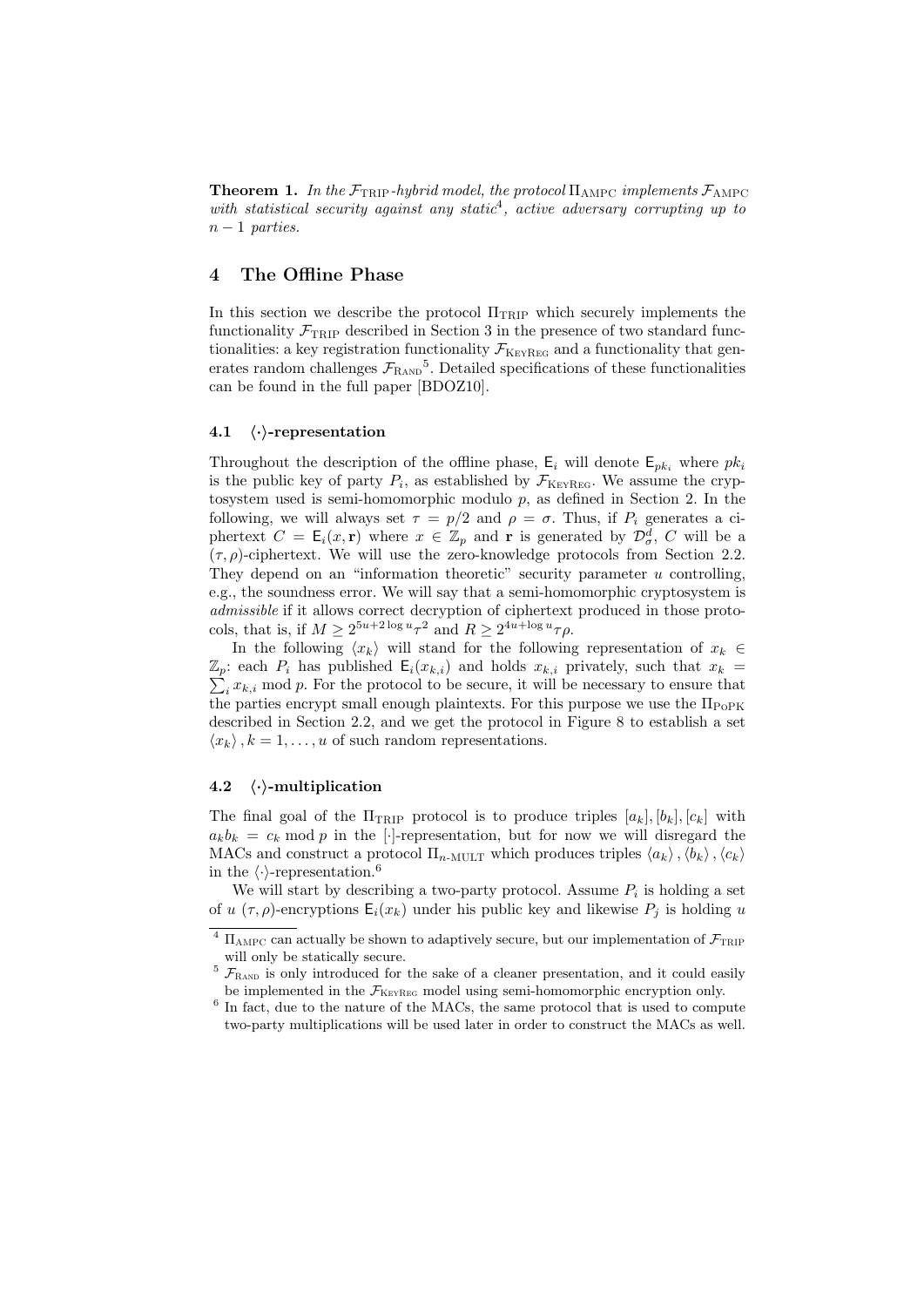### Subprotocol Π<sub>SHARE</sub>

**Share**(*u*)**:**

- 1. Each  $P_i$  chooses  $x_{k,i} \in \mathbb{Z}_p$  at random for  $k = 1, \ldots, u$  and broadcasts  $(\tau, \rho)$ -ciphertexts  $\{\mathsf{E}_i(x_{k,i})\}_{k=1}^u$ .
- 2. Each pair  $P_i, P_j, i \neq j$ , runs  $\Pi_{\text{PoPK}}(u, \tau, \rho)$  with the  $\mathsf{E}_i(x_{k,i})$ 's as input. This proves that the ciphertexts are  $(2^{2u + \log u}\tau, 2^{2u + \log u}\rho)$ -ciphertexts.
- 3. All parties output  $\langle x_k \rangle = (\mathsf{E}_1(x_{k,1}), \ldots, \mathsf{E}_n(x_{k,n}))$ , for  $k = 1, \ldots, u$ , where  $x_k$  is defined by  $x_k = \sum_i x_{k,i} \mod p$ .  $P_i$  keeps the  $x_{k,i}$  and the randomness for his encryptions as private output.

**Fig. 8.** Subprotocol allowing parties to create random additively shared values.

### Subprotocol  $\Pi_{2-MULT}$

2**-Mult**(*u, τ, ρ*)**:**

- 1. Honest  $P_i$  and  $P_j$  input  $(\tau, \rho)$ -ciphertexts  $\{\mathsf{E}_i(x_k)\}_{k=1}^u$ ,  $\{\mathsf{E}_j(y_k)\}_{k=1}^u$ . (At this point of the protocol it has already been verified that the ciphertexts are  $(2^{2u + \log u}\tau, 2^{2u + \log u}\rho)$ -ciphertexts.)
- 2. For each  $k$ ,  $P_i$  sends  $C_k = x_k \mathsf{E}_j(y_k) + \mathsf{E}_j(r_k)$  to  $P_j$ . Here  $\mathsf{E}_j(r_k)$  is a random  $(2^{3u + \log u}\tau^2, 2^{3u + \log u}\tau\rho)$ -encryption under  $P_j$ 's public key.  $P_i$  furthermore invokes  $\Pi_{\text{PoCM}}(u, \tau, \rho)$  with input  $C_k$ ,  $\mathsf{E}_i(x_k)$ ,  $\mathsf{E}_j(y_k)$ , to prove that the  $C_k$ 's are constructed correctly.
- 3. For each *k*,  $P_j$  decrypts  $C_k$  to obtain  $v_k$ , and outputs  $z_{k,j} = v_k \mod p$ .  $P_i$ outputs  $z_{k,i} = -r_k \mod p$ .

**Fig. 9.** Subprotocol allowing two parties to obtain encrypted sharings of the product of their inputs.

### Subprotocol Π*n*-MULT

### *n***-Mult**(*u*)**:**

- 1. The input is  $\langle a_k \rangle$ ,  $\langle b_k \rangle$ ,  $k = 1, \ldots, u$ , created using the  $\Pi_{\text{SHARE}}$  protocol. Each  $P_i$  initializes variables  $c_{k,i} = a_{k,i}b_{k,i} \mod p, k = 1, \ldots, u$ .
- 2. Each pair  $P_i, P_j, i \neq j$ , runs  $\Pi_{2-MULT}$  using as input the ciphertexts  $\mathsf{E}_i(a_{k,i}), \mathsf{E}_j(b_{k,j}), k = 1, \ldots, u$ , and adds the outputs to the private variables  $c_{k,i}, c_{k,j}$ , i.e., for  $k = 1, ..., u$ ,  $P_i$  sets  $c_{k,i} = c_{k,i} + z_{k,i} \mod p$ , and  $P_j$ sets  $c_{k,j} = c_{k,j} + z_{k,i} \mod p$ .
- 3. Each  $P_i$  invokes  $\Pi_{\text{SHARE}}$ , where  $c_{k,i}, k = 1, \ldots, u$  is used as the numbers to broadcast encryptions of. Parties output what  $\Pi_{\text{SHARE}}$  outputs, namely  $\langle c_k \rangle$ ,  $k = 1, \ldots, u$ .

### **Fig. 10.** Protocol allowing the parties to construct  $\langle c_k = a_k b_k \bmod p \rangle$  from  $\langle a_k \rangle$ ,  $\langle b_k \rangle$ .

 $(\tau, \rho)$ -encryptions  $\mathsf{E}_i(y_k)$  under his public key. For each *k*, we want the protocol to output  $z_{k,i}, z_{k,j}$  to  $P_i, P_j$ , respectively, such that  $x_k y_k = z_{k,i} + z_{k,j} \mod p$ . Such a protocol can be seen in Figure 9. This protocol does not commit parties to their output, so there is no guarantee that corrupt parties will later use their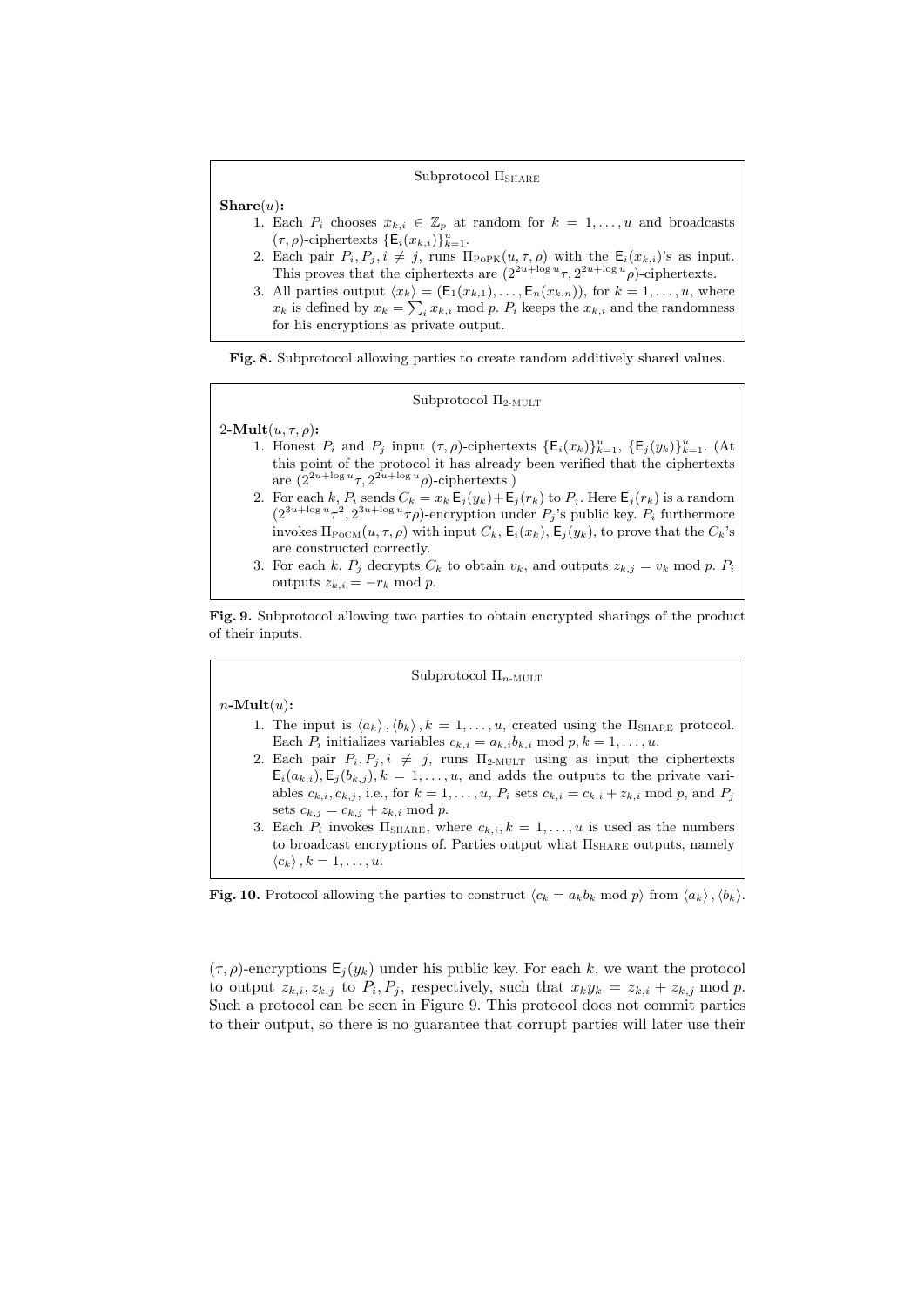## Subprotocol  $\Pi_{\mathrm{ADDMACS}}$

**Initialize:** For each pair  $P_i, P_j, i \neq j, P_i$  chooses  $\alpha_j^i$  at random in  $\mathbb{Z}_p$ , sends a  $(\tau, \rho)$ ciphertext  $\mathsf{E}_i(\alpha_j^i)$  to  $P_j$  and then runs  $\Pi_{\text{POPK}}(u, \tau, \rho)$  with  $(\mathsf{E}_i(\alpha_j^i), \ldots, \mathsf{E}_i(\alpha_j^i))$ as input and with  $P_j$  as verifier.

**AddMacs**(*u*)**:**

- 1. The input is a set  $\langle a_k \rangle$ ,  $k = 1, \ldots, u$ . Each  $P_i$  already holds shares  $a_{k,i}$  of  $a_k$ , and will store these as part of  $[a_k]$ .
- 2. Each pair  $P_i, P_j$   $i \neq j$  invokes  $\Pi_{2-MULT}(u, \tau, \rho)$  with input  $\mathsf{E}_i(\alpha_j^i), \ldots, \mathsf{E}_i(\alpha_j^i)$ from  $P_i$  and input  $\mathsf{E}_j(a_{k,j})$  from  $P_j$ . From this,  $P_i$  obtains output  $z_{k,i}$ , and *P*<sup>*j*</sup> gets  $z_{k,j}$ . Recall that  $\Pi_{2-MULT}$  ensures that  $\alpha_j^i a_{k,j} = z_{k,i} + z_{k,j} \text{ mod } p$ . This is essentially the equation defining the MACs we need, so therefore, as a part of each  $[a_k]$ ,  $P_i$  stores  $\alpha_j^i, \beta_{a_{k,j}}^i = -z_{k,i} \mod p$  as the MAC key to use against  $P_j$  while  $P_j$  stores  $m_i(a_{k,j}) = z_{k,j}$  as the MAC to use to convince  $P_i$  about  $a_{k,j}$ .

**Fig. 11.** Subprotocol constructing  $[a_k]$  from  $\langle a_k \rangle$ .

#### Protocol Π<sub>TRIF</sub>

**Initialize:** The parties first invoke  $\mathcal{F}_{\text{KEYREG}}(p)$  and then Initialize in  $\Pi_{\text{ADDMACS}}$ . **Triples**(*u*)**:**

- 1. To get sets of representations  $\{\langle a_k \rangle, \langle b_k \rangle, \langle f_k \rangle, \langle g_k \rangle\}_{k=1}^u$ , the parties invoke ΠSHARE 4 times.
	- 2. The parties invoke  $\Pi_{n\text{-MULT}}$  twice, on inputs  $\{\langle a_k \rangle, \langle b_k \rangle\}_{k=1}^u$ , respectively  $\{\langle f_k \rangle, \langle g_k \rangle\}_{k=1}^u$ . They obtain as output  $\{\langle c_k \rangle\}_{k=1}^u$ , respectively  $\{\langle h_k \rangle\}_{k=1}^u$ .
	- 3. The parties invoke  $\Pi_{\text{ADDMACS}}$  on each of the created sets of the representations. That means they now have  $\{[a_k], [b_k], [c_k], [f_k], [g_k], [h_k]\}_{k=1}^u$ .
	- 4. The parties check that indeed  $a_k b_k = c_k \mod p$  by "sacrificing" the triples  $(f_k, g_k, h_k)$ : First, the parties invoke  $\mathcal{F}_{\text{RAND}}$  to get a random *u*-bit challenge *e*. Then, they open  $e[a_k] - [f_k]$  to get  $\varepsilon_k$ , and open  $[b_k] - [g_k]$  to get  $\delta_k$ . Next, they open  $e[c_k] - [h_k] - \delta_k[f_k] - \varepsilon_k[g_k] - \varepsilon_k\delta_k$  and check that the result is 0. Finally, parties output the set  $\{[a_k], [b_k], [c_k]\}_{k=1}^u$ .

**Singles**(*u*)**:**

- 1. To get a set of representations  $\{\langle a \rangle\}_{k=1}^u$ ,  $\Pi_{\text{SHARE}}$  is invoked.
- 2. The parties invoke ΠADDMACS on the created set of representations and obtain  $\{[a_k]\}_{k=1}^u$ .

**Fig. 12.** The protocol for the offline phase.

output correctly – however, the protocol ensures that malicious parties *know* which shares they ought to continue with. To build the protocol  $\Pi_{n-MULT}$ , the  $\sum_i \sum_j a_{k,i} b_{k,j}$ . Constructing each of the terms in this sum in shared form is first thing to notice is that given  $\langle a_k \rangle$  and  $\langle b_k \rangle$  we have that  $c_k = a_k b_k =$ exactly what  $\Pi_{2-MULT}$  allows us to do. The  $\Pi_{n-MULT}$  protocol can now be seen in Figure 10. Note that it does not guarantee that the multiplicative relation in the triples holds, we will check for this later.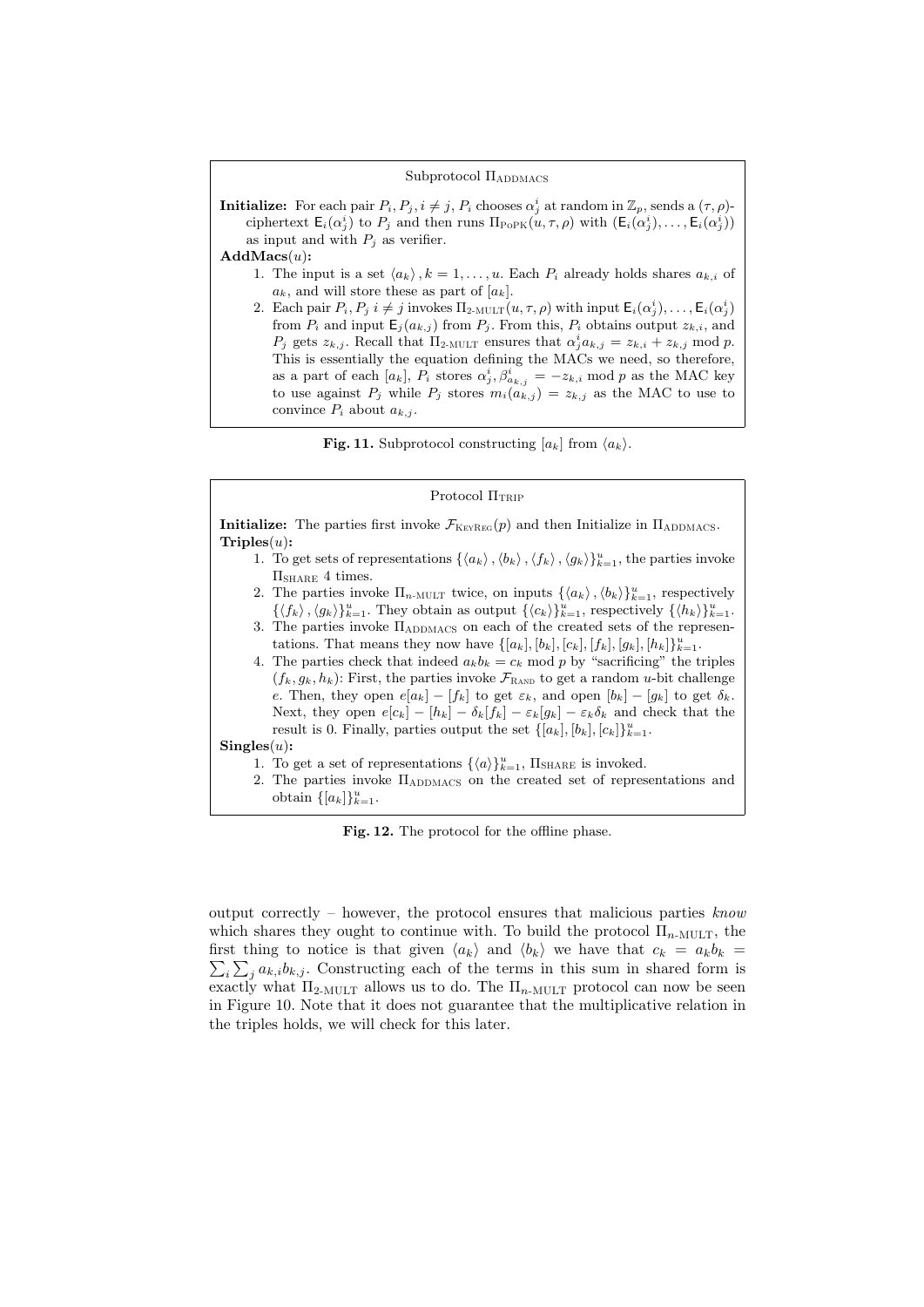### **4.3 From** *⟨·⟩***-triples to [***·***]-triples**

We first describe a protocol that allows us to add MACs to the *⟨·⟩*-representation. This consists essentially of invoking the  $\Pi_{2-MULT}$  a number of times. The protocol is shown in Figure 11. The full protocol  $\Pi_{TRIP}$ , which also includes the possibility of creating a set of single values, is now a straightforward application of the subprotocols we have defined now. This is shown in Figure 12. The proof of Theorem 2 can be found in the full paper [BDOZ10].

**Theorem 2.** *If the underlying cryptosystem is semi-homomorphic modulo p,*  $admissible \text{ and } IND-CPA \text{ secure}, \text{ then } \Pi_{TRIP} \text{ implements } \mathcal{F}_{TRIP} \text{ with computa$ *tional security against any static, active adversary corrupting up to n−*1 *parties, in the*  $(\mathcal{F}_{\text{KEYREG}}, \mathcal{F}_{\text{RAND}})$ *-hybrid model.* 

## **References**

- [BCNP04] Boaz Barak, Ran Canetti, Jesper Buus Nielsen, and Rafael Pass. Universally composable protocols with relaxed set-up assumptions. In *FOCS*, pages 186–195, 2004.
- [BD10] Rikke Bendlin and Ivan Damgård. Threshold decryption and zeroknowledge proofs for lattice-based cryptosystems. In *TCC*, pages 201–218, 2010.
- [BDOZ10] Rikke Bendlin, Ivan Damgård, Claudio Orlandi, and Sarah Zakarias. Semihomomorhic enryption and multiparty computation (full version). In *The Eprint Archive, report 2010/514*, 2010.
- [Bea91] Donald Beaver. Efficient multiparty protocols using circuit randomization. In Joan Feigenbaum, editor, *CRYPTO*, volume 576 of *Lecture Notes in Computer Science*, pages 420–432. Springer, 1991.
- [BOGW88] Michael Ben-Or, Shafi Goldwasser, and Avi Wigderson. Completeness theorems for non-cryptographic fault-tolerant distributed computation (extended abstract). In *STOC*, pages 1–10, 1988.
- [Can01] Ran Canetti. Universally composable security: A new paradigm for cryptographic protocols. In *FOCS*, pages 136–145, 2001.
- [CCD88] David Chaum, Claude Crépeau, and Ivan Damgård. Multiparty unconditionally secure protocols (extended abstract). In *STOC*, pages 11–19, 1988.
- [CD09] Ronald Cramer and Ivan Damgård. On the amortized complexity of zeroknowledge protocols. In *CRYPTO*, pages 177–191, 2009.
- [CDN01] Ronald Cramer, Ivan Damgård, and Jesper Buus Nielsen. Multiparty computation from threshold homomorphic encryption. In *EUROCRYPT*, pages 280–299, 2001.
- [CLOS02] Ran Canetti, Yehuda Lindell, Rafail Ostrovsky, and Amit Sahai. Universally composable two-party and multi-party secure computation. In *STOC*, pages 494–503, 2002.
- [DGK09] Ivan Damgård, Martin Geisler, and Mikkel Krøigaard. A correction to 'efficient and secure comparison for on-line auctions'. *IJACT*, 1(4):323–324, 2009.
- [DGHV10] Marten van Dijk, Craig Gentry, Shai Halevi, and Vinod Vaikuntanathan. Fully homomorphic encryption over the integers. In *EUROCRYPT*, pages 24–43, 2010.